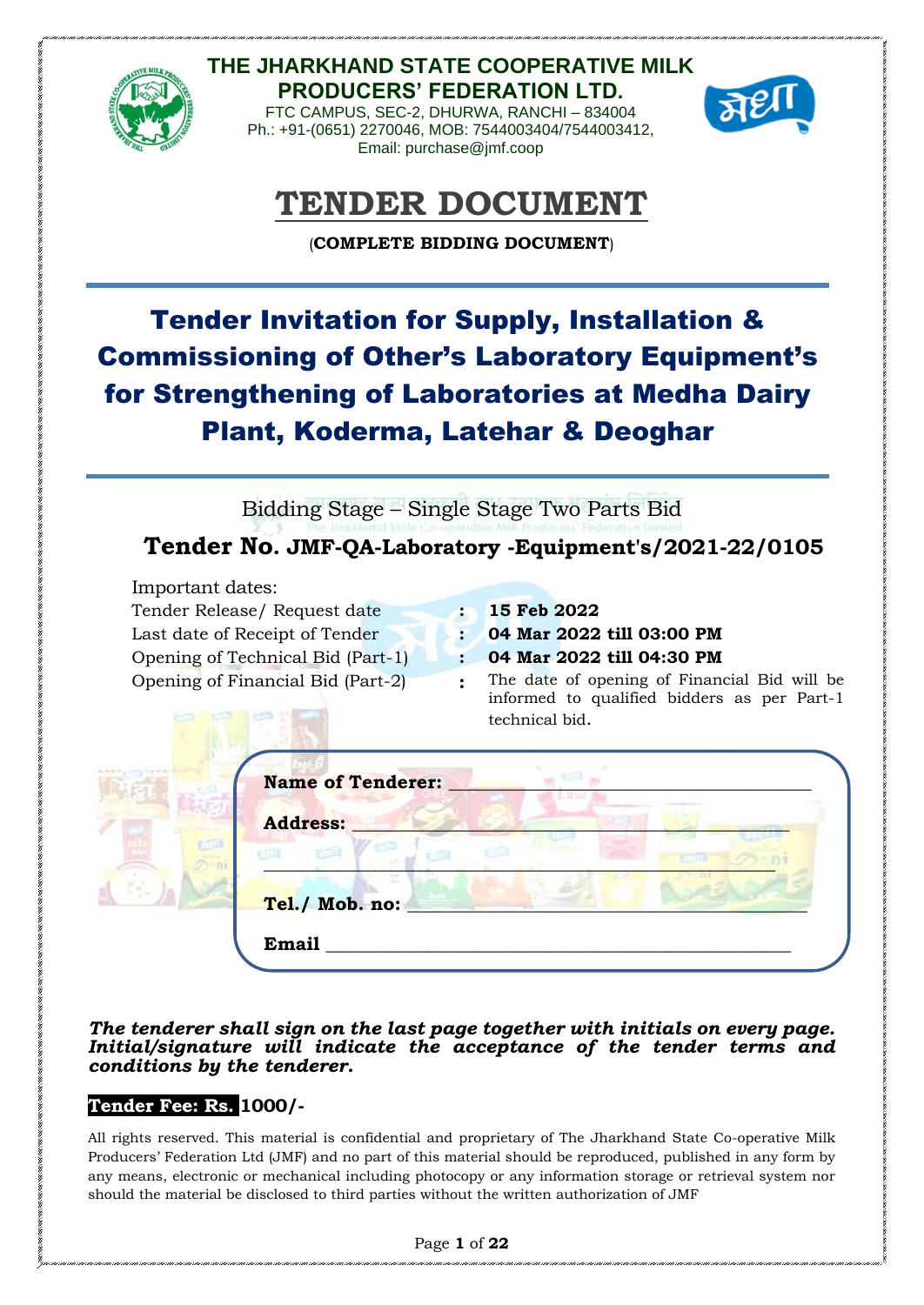

FTC CAMPUS, SEC-2, DHURWA, RANCHI – 834004 Ph.: +91-(0651) 2270046, MOB: 7544003404/7544003412, Email: purchase@jmf.coop



#### **TENDER NOTICE**

#### THE JHARKHAND STATE COOPER VID, **MILK PRODUCERS' FEDERATION LTD.**

Near F.T.C Campus, Sec-II, H.E.C., Dhurwa, Ranchi - 834004, Ph.: 7544003404, 7544003412/ 0651-2270046, websites http://www.jmf.coop

## **TENDER NOTICE**

Tenders in 'Sealed Envelope' in Single Stage Two Part Bid (Technical & Commercial) are invited from reputed Manufacturers/ Authorized Suppliers for Supply, Installation &<br>Commissioning of following Laboratory Equipment's.

| Tender No. & Dt.                                                                                  | <b>Description/Details of Tender</b>                                                                                                                                                | <b>EMD</b><br>Amt.<br>(Rs.) | Tender.<br>Opening<br>Dt. & Time |
|---------------------------------------------------------------------------------------------------|-------------------------------------------------------------------------------------------------------------------------------------------------------------------------------------|-----------------------------|----------------------------------|
| Tender No. JMF-<br>OA-Other's<br>Laboratory -<br>Equipment's/<br>2021-22/0104, Dt.<br>15 Feb 2022 | Tender for Supply, Installation &<br>Commissioning of Other's<br>Laboratory Equipment's at Medha<br>Dairy Plant, Hotwar, Ranchi for<br><b>State Central Laboratory</b>              | $12,000/-$                  | 04 Mar<br>2022(a)<br>16:00 Hrs   |
| Tender No. JMF-<br>OA-Laboratory-<br>Equipment's / .<br>$2021 - 22/0105$ , Dt.<br>15 Feb 2022     | Tender for Supply, Installation &<br>Commissioning of Other's<br>Laboratory Equipment's for<br>Strengthening of Laboratories at<br>Medha Dairy Plant, Koderma,<br>Latehar & Deoghar | $22,000/-$                  | 04 Mar<br>2022(a)<br>16:30 Hrs   |

Interested bidders may obtain the tender document from the office of undersigned on<br>any working days during office hours from the date of publishing of Tender.<br>Alternatively, it can be downloaded from our website: www.jmf.

without assigning any reason whatsoever.

For any enquiries, bidders may contact at the above address. All future announcement related to this tender shall be published on our website only.

PR 263823 (Jharkhand Milk Federation) 21-22 (D)

**Managing Director**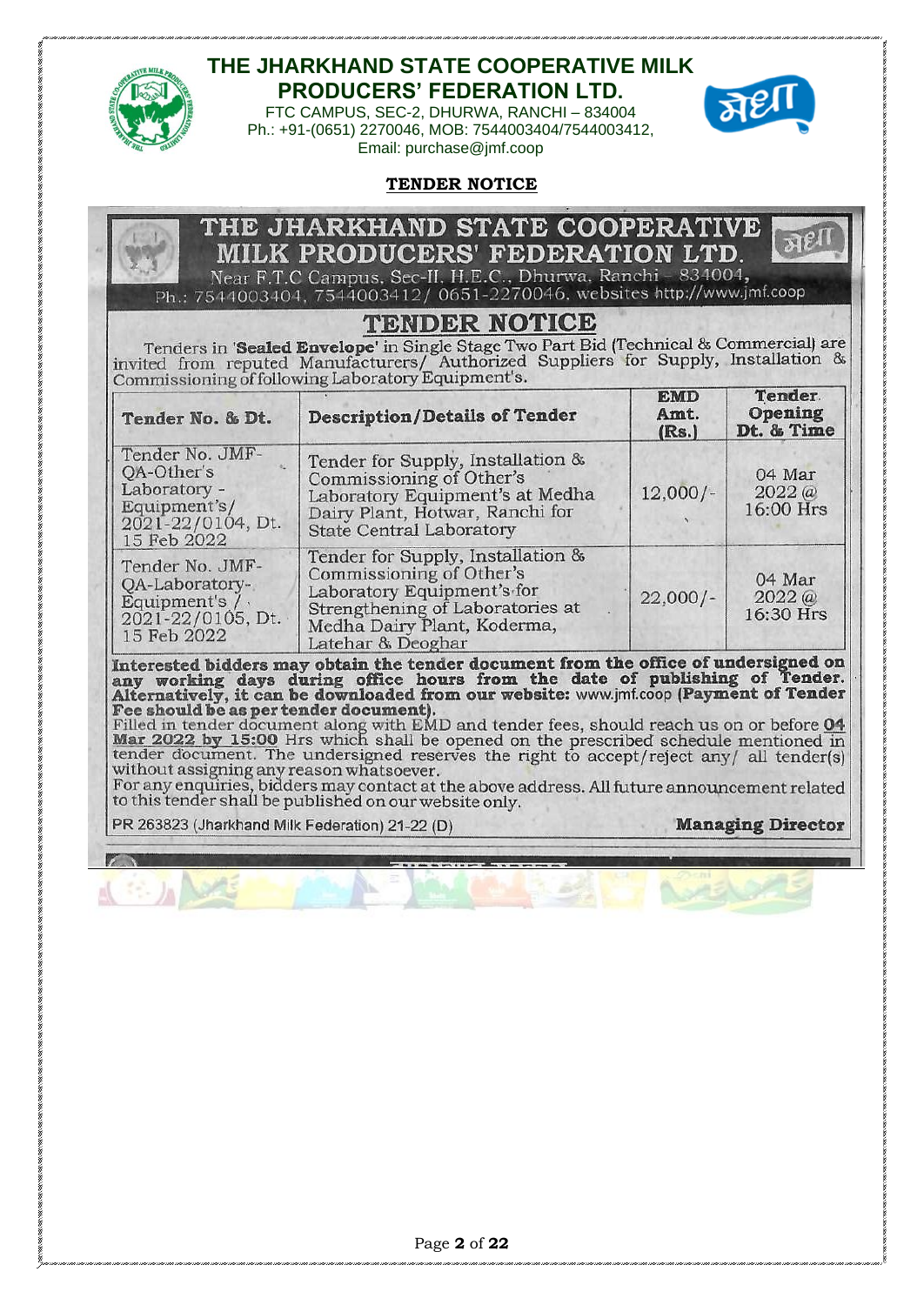

FTC CAMPUS, SEC-2, DHURWA, RANCHI – 834004 Ph.: +91-(0651) 2270046, MOB: 7544003404/7544003412, Email: purchase@jmf.coop



#### **TENDER INVITATION**

The Jharkhand State Cooperative Milk Producers' Federation Ltd. (**JMF**), registered under Jharkhand Co-operative Societies Act, 1935 is engaged in milk procurement, processing and marketing activities of item milk and milk products in the state of Jharkhand and is popularly known for its brand '**Medha**'. Under an MoU, **the Federation is being run & managed by the National Dairy Development Board (NDDB)**. The office is located at Ranchi and is inviting offers as per prescribed proforma.

**JMF** hereby invites Unconditional Tender/Bids from the Manufacturers / Authorized Suppliers/ Firms of the required make / brand of equipment's specified in this tender document in Single Stage Two Part Bid for the supply of following machine/equipment's listed below as per details given in this document.

| SI.<br>No. | Description                       | Qty | <b>UOM</b>     | <b>Remarks</b>              |
|------------|-----------------------------------|-----|----------------|-----------------------------|
|            | B R Meter                         | 3   | No             |                             |
|            | 2 Sodium Potassium Analyzer       | 3   | No             | Each item is to be supplied |
|            | Automatic Kjeldahl Unit           | 3   | No             | locations:<br>at three      |
|            | 4 Melamine Testing Strip          | 3   | No             | Koderma,<br>Deoghar<br>and  |
|            | 5 Milk Adulteration Detection Kit | 3   | N <sub>o</sub> | Latehar                     |
|            | 6 Muffle Furnace                  | 3   | No             |                             |

### **DETAILED SPECIFICATIONS OF EQUIPMENTS IS ENCLOSED AS ANNEXURE -**

### • **Earnest Money Deposit (EMD) : Rs. 22,000/-.**

Filled in tender document along with **EMD**, should be submitted in 'Sealed Envelope' **on or before 04 Mar 2022 by 15:00 Hrs.** 

**The bids shall be submitted in two separate envelopes** (under one main envelope superscribing: **'TENDER FOR SUPPLY, INSTALLATION & COMMISSIONING OF OTHER'S LABORATORY EQUIPMENT'S FOR STRENGTHENING OF LABORATORIES AT MEDHA DAIRY PLANT, KODERMA, LATEHAR & DEOGHAR.**

|  | 1. Cost of documents |
|--|----------------------|
|  |                      |

- 2. Tender Start Date : 14 Feb 2022
- 3. Last date & time for submission of Tender : 04 Mar 2022 by 15.00 hours

The Tender will be acceptable only in 'Sealed Envelope' on or before the due date.

### **Sealed Tender shall be courier/ post at the following address:**

The Jharkhand State Cooperative Milk Producers' Federation Limited, Medha Dairy Plant, Beside Birsa Munda Central Jail, Hotwar, Ranchi-835217

The tenders in which any of the prescribed conditions are not fulfilled or which have been vitiated by errors in calculations, totaling, or other discrepancies or which contain over writing in figures or words or corrections not initialed and dated will be liable to rejection.

**Managing Director**

 $Rs. 1,000/$ -

The Jharkhand State Cooperative Milk Producers' Federation Ltd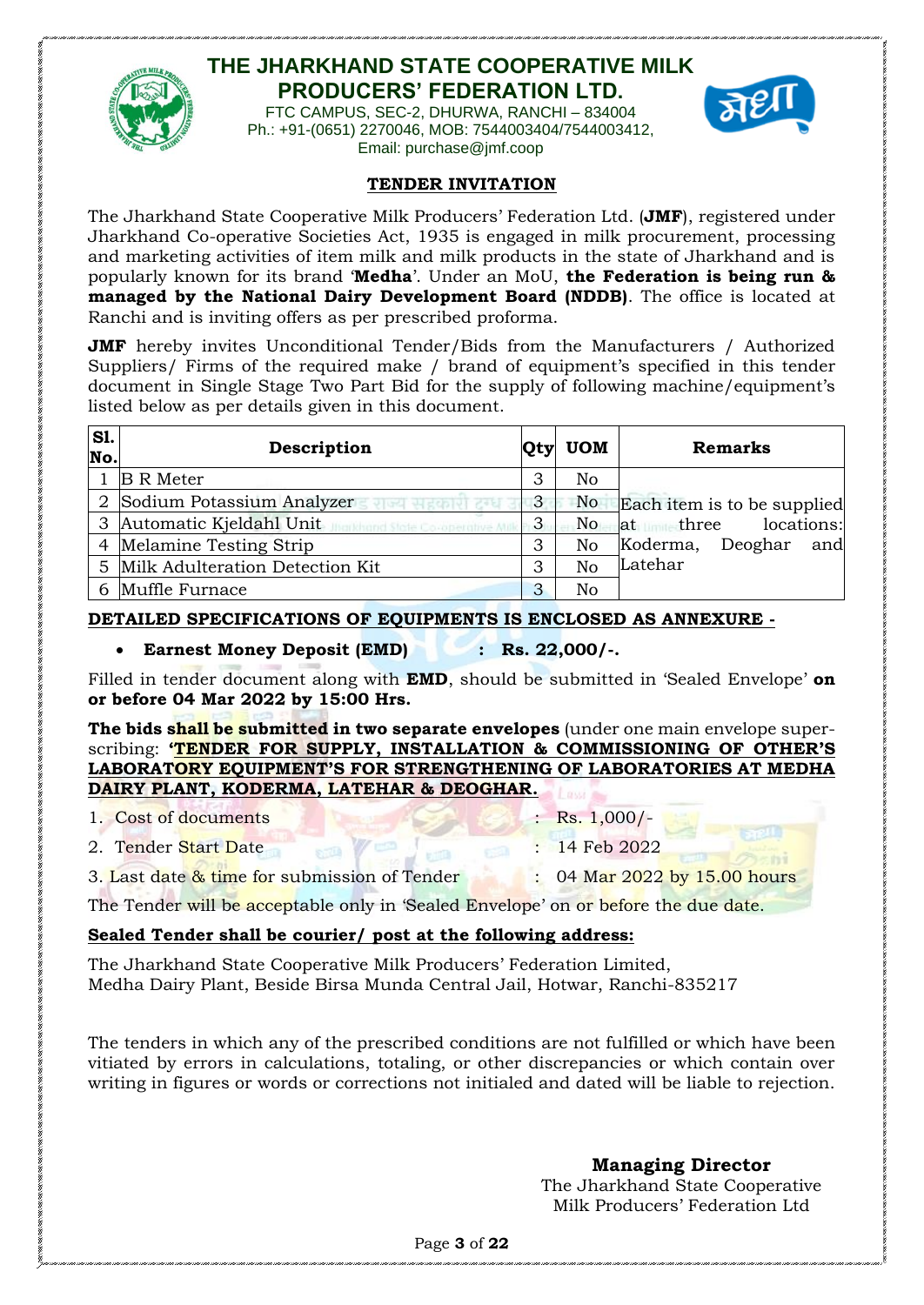

FTC CAMPUS, SEC-2, DHURWA, RANCHI – 834004 Ph.: +91-(0651) 2270046, MOB: 7544003404/7544003412, Email: purchase@jmf.coop



# **Instruction to Bidders/Tenderer**

- 1. The Bidder is expected to examine all instructions, forms, terms, and specifications in the Bidding Document. Failure to furnish all information or authentic documentation required by the Bidding Document may result in rejection of the Bid.
- 2. The Bid shall comprise of two envelopes (one containing the Technical Bid and the other the Financial or Price Bid) to be submitted simultaneously under one main envelope.
- 3. The Bidder shall submit the Technical Bid and Financial Bid using the appropriate Bid Submission Format provided in Bidding/ Tender document or as requested in Bid document. The forms/ formats must be completed without any alterations to their format, and no substitutes shall be accepted.
- 4. Tender bid can be sent by post/ courier or submitted by hand at our office by time as specified in tender notice. Tenders received late will be rejected.
- 5. Bid can be submitted by hand or by post/ courier. For bids submitted by post or Courier, it is bidder's responsibility that bid reaches our office on or before the scheduled time and date.
- 6. In case tender opening date is declared a Holiday, bids shall be opened on next working day at the same time specified in tender.
- 7. The unit rates and the prices shall be quoted by the Bidder entirely in Indian Rupees unless otherwise specified in Bidding/ Tender document in case of International Competitive Bidding (ICB). All payments shall be made in Indian Rupees only, unless otherwise specified in the Bidding/ Tender document.
- 8. To establish their eligibility, Bidders shall complete the eligibility criteria specified /requested in the Bid/ Tender document.
- 9. To establish the conformity of the Goods and Related Services to the Bidding Document, the Bidder shall furnish as part of its Bid, the documentary evidence (specifications, designs and drawings and others), supply samples where asked for, demonstrate trials or carry out tests as specified in Bidding /tender document.
- 10. Any attempt by a Bidder to influence the Procuring Entity "The Jharkhand State Cooperative Milk Producers' Federation Ltd. (JMF)", in the examination, evaluation, comparison, and post qualification of the Bids or Contract award decisions may result in the rejection of its Bid, in addition to the legal action which may be taken by the Procuring Entity under the Act and the Rules.
- 11. Information relating to the examination, evaluation, comparison, and post-qualification of Bids, and recommendation of contract award, shall not be disclosed to Bidders or any other persons not officially concerned with such process until information on Contract award is communicated to all Bidders.
- 12. To assist in the examination, evaluation, comparison and qualification of the Technical or Financial Bids, the Bid evaluation committee may, at its discretion, ask any Bidder for a clarification regarding its Bid. The committee's request for clarification and the response of the Bidder shall be in writing.
- 13. Any clarification submitted by a Bidder with regard to his Bid that is not in response to a request by the Bid evaluation committee shall not be considered.
- 14. The determination of qualification of a Bidder in evaluation of Technical Bids shall be based upon an examination of the documentary evidence of the Bidder's qualifications submitted by the Bidder and in accordance with the qualification criteria indicated in Qualification and Evaluation Criteria. Factors not included in Qualification and Evaluation Criteria shall not be used in the evaluation of the Bidder's qualification.
- 15. The Bid evaluation committee shall have full powers to undertake negotiations where it deemed necessary. Negotiations may, however, be undertaken only with the lowest Bidder(s) only.
- 16. JMF reserves the right to accept or reject any Bid, and to annul the Bidding process and reject all Bids at any time prior to Contract award without assigning any reasons thereof and without thereby incurring any liability to the Bidders.
- 17. JMF shall award the contract to the Bidder whose offer has been determined to be the lowest in accordance with the evaluation criteria set out in Evaluation and Qualification Criteria and if the Bidder has been determined to be qualified to perform the contract satisfactorily.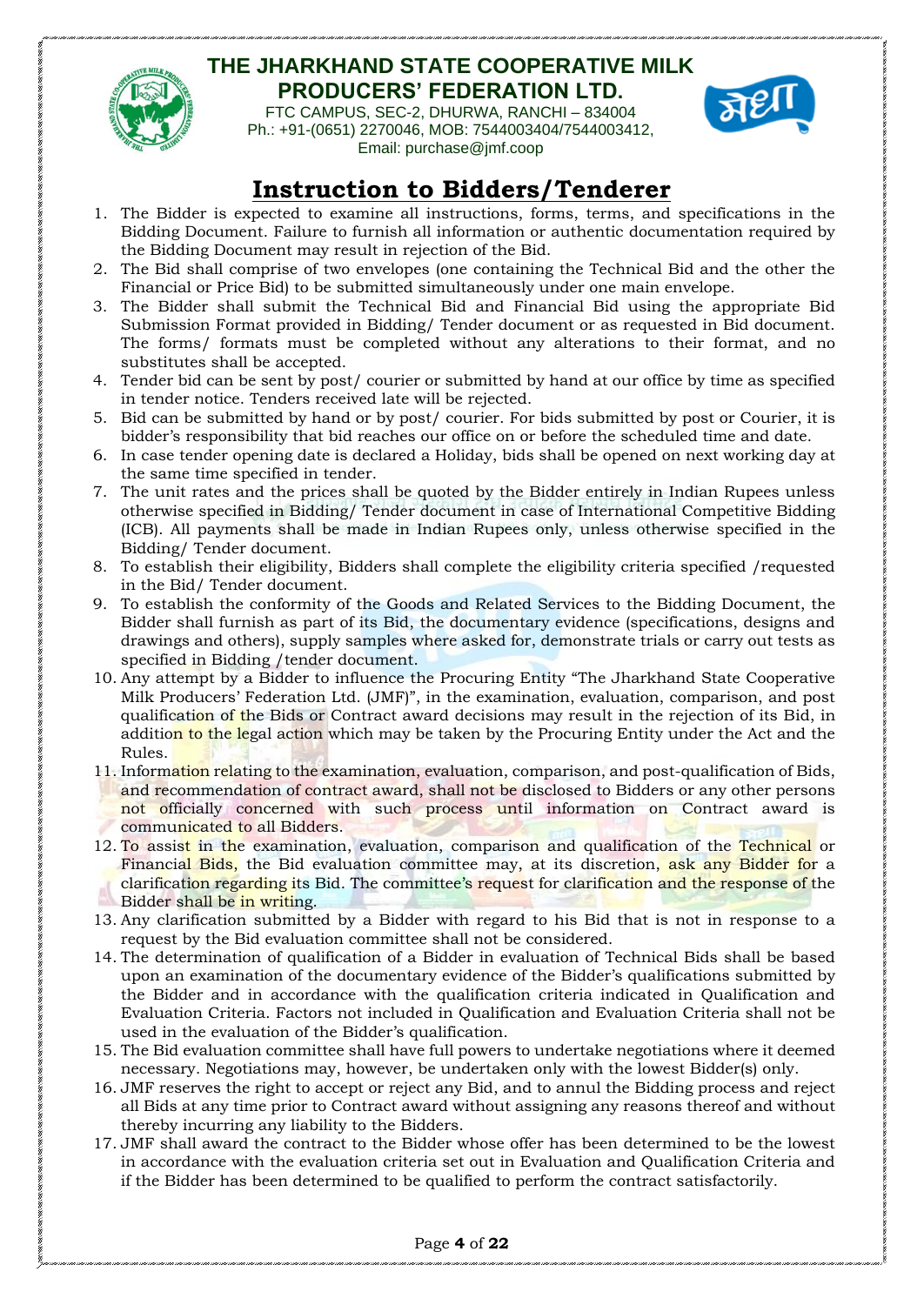

FTC CAMPUS, SEC-2, DHURWA, RANCHI – 834004 Ph.: +91-(0651) 2270046, MOB: 7544003404/7544003412, Email: purchase@jmf.coop



# **(Tender/ Bid Details)**

The Jharkhand State Co-Op. Milk Producers' Fed. Ltd. (JMF) invites **TWO PART TENDERS** in Sealed Envelops for the supply of following machine/equipment's listed below:

| 1.  | Item to be supplied                                                              | $\vdots$       | [as per list enclosed as Annex-II].                                                                                                                                                                                                                                              |
|-----|----------------------------------------------------------------------------------|----------------|----------------------------------------------------------------------------------------------------------------------------------------------------------------------------------------------------------------------------------------------------------------------------------|
| 2.  | Quantity                                                                         | $\ddot{\cdot}$ | For Materials List as mentioned in<br>Annex-II.                                                                                                                                                                                                                                  |
| 3.  | Validity of Offer                                                                | $\ddot{\cdot}$ | 120 days from the date of opening of Part-I<br>tender.                                                                                                                                                                                                                           |
| 4.  | Supply/Delivery                                                                  | $\ddot{\cdot}$ | As per terms $\&$ condition of order/<br>contract.                                                                                                                                                                                                                               |
| 5.  | <b>Cost of the Tender</b>                                                        |                |                                                                                                                                                                                                                                                                                  |
|     | ਰਚਰ ਬਣ ਦੇ ਸ<br>document                                                          |                | Rs. 1,000/-                                                                                                                                                                                                                                                                      |
| б.  | <b>Earnest Money Deposit</b>                                                     | $\ddot{\cdot}$ | Earnest Money Deposit (E.M.D):<br>The<br>tenderer shall have to pay Earnest Money<br>Deposit of $\text{Rs. } 22,000$ /- in form of crossed<br>Demand Draft in favour of "Jharkhand<br>Milk<br><b>State</b><br>Cooperative<br>Producers'<br>Federation Ltd", payable at Ranchi or |
|     |                                                                                  |                | through NEFT/RTGS in Bank A/C No: -<br>914020036149007, Bank: - AXIS BANK                                                                                                                                                                                                        |
|     |                                                                                  |                | LTD, Ashok Nagar, Jharkhand, Ranchi-<br>834002. (Tenders not accompanied with<br>EMD & tender fee will be rejected.)                                                                                                                                                             |
| 7.  | Place of submission and<br>opening of Tender                                     |                | <b>Medha Dairy Plant</b><br>Beside Birsa Munda Central Jail,<br>Hotwar, Ranchi - 835217<br>(Contact No. 7544003404/7544003412)<br>Email: purchase@jmf.coop<br>Website: www.jmf.coop                                                                                              |
| 8.  | Last date<br>for<br>$\alpha$<br>time<br>submission<br><b>Bid</b><br>of<br>Tender |                | 04 Mar 2022 by 15:00 Hrs                                                                                                                                                                                                                                                         |
| 9.  | Date and time of opening<br>of Part I Technical Bid<br>Document                  | $\ddot{\cdot}$ | 04 Mar 2022 at 16:30 Hrs                                                                                                                                                                                                                                                         |
| 10. | Date and time of opening<br>of Part II Technical Bid<br>Document                 |                | The date of opening of Financial Bid will be<br>informed to the eligible tenderers who are<br>found and declared as qualified as per <b>Part</b>                                                                                                                                 |
|     |                                                                                  |                | I technical bid.                                                                                                                                                                                                                                                                 |
| 11. | Criteria<br>Acceptance<br>of<br>Tender:                                          |                | 1. The tender should reach us in a Sealed<br>Envelope on or before the due date $\&$<br>time.                                                                                                                                                                                    |
|     |                                                                                  |                | 2. The tender shall be acceptable / qualified<br>only when it is received completed in all<br>respect along with EMD and tender<br>document fee.                                                                                                                                 |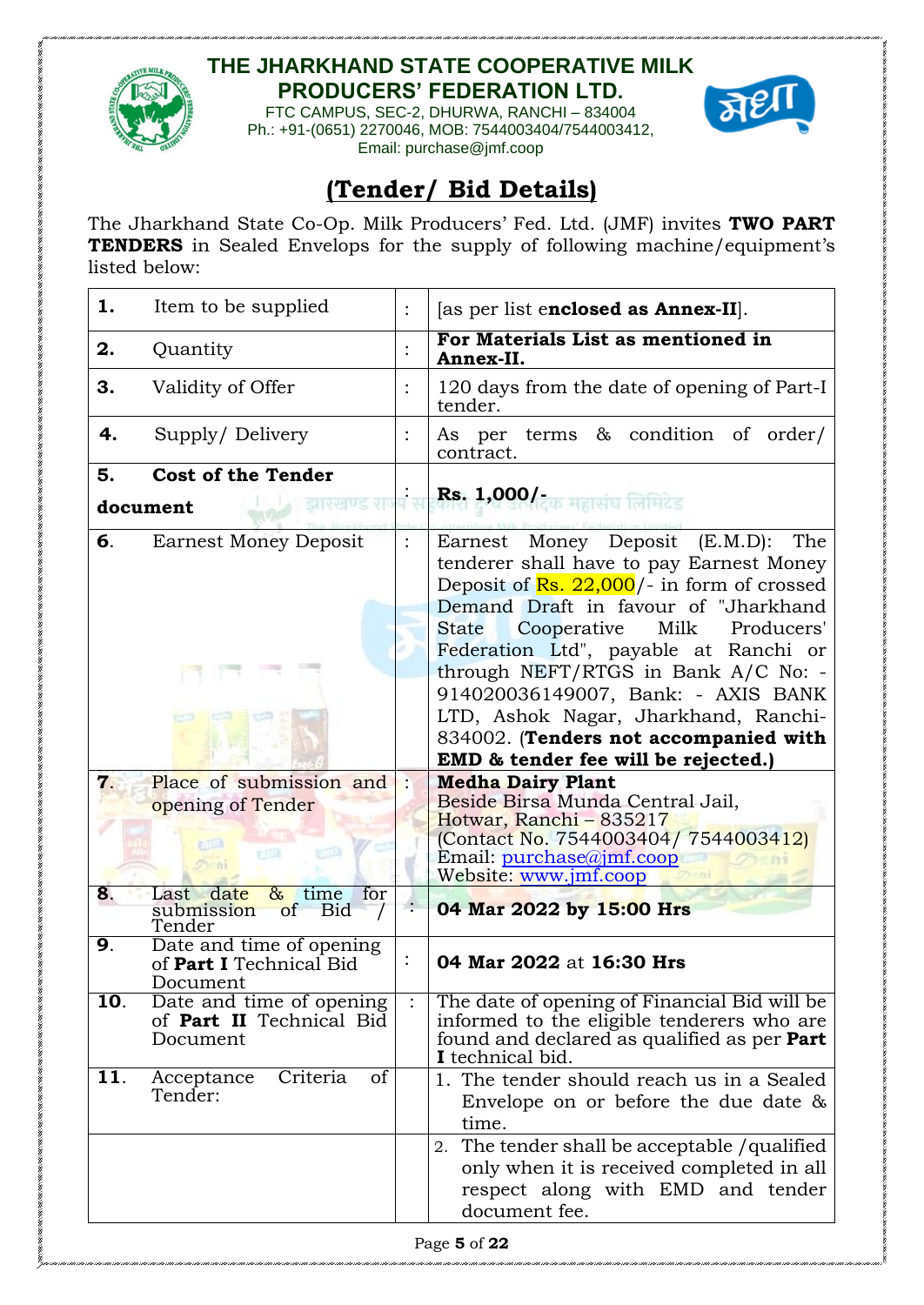

FTC CAMPUS, SEC-2, DHURWA, RANCHI – 834004 Ph.: +91-(0651) 2270046, MOB: 7544003404/7544003412, Email: purchase@jmf.coop



### 1. **ELIGIBILITY & QUALIFICATION CRITERIA: -**

- 1.1. The bidder must be a Manufacturer or a supplier authorized by Manufacturer for supplying the subject goods/ equipment's. If, manufacturer, scanned copy of manufacturing license/factory license etc. & if not a manufacturer, then manufacturer's authorization letter duly signed with seal by the manufacturer on the manufacturing firm's letter head should be submitted.
- 1.2. The Bidders in the same name and style should be in the similar business for at least three financial years. In case of change of name of bidder by merger /acquisition / change in status, the bidder has to submit documentary evidences.

In the technical envelope bid, the bidder shall furnish documents establishing the bidder's eligibility to bid and its qualifications to perform the contract if its bid is accepted. The bidder should also give information in the formats given in bidding forms of the bid document.

### 1.3. **Other DOCUMENTS REQUIRED:**

- 1.3.1. Certificate of incorporation of the firm (Company act/ Partnership etc.)
- 1.3.2. I.T. Return for the last three (03) Financial Years.
- 1.3.3. List of the clients.
- 1.3.4. ISO Certification copy or same (if any)
- 1.3.5. Copy of GST Regn. & PAN
- 1.3.6. Copy of Cancelled Cheque
- 1.3.7. **Annex -I -** Tenderer's / Bidder's Profile (duly filled, signed & stamped)

All the documents should be self-attested and sealed.

### 2. **MODE OF SUBMISSION OF TENDER:**

The bidder has to submit the tender in 'sealed envelope' in single stage two (02) Bid System i.e. Pre-Qualification/Technical Bid (Technical Envelope) and Financial Bid (Commercial Envelope) under one main envelope as below:

- 2.1. **Envelope 1:** Pre-Qualification/Technical Bid The envelope be superscribed with 'Technical Bid'. The bidder should submit relevant documents as per eligibility criteria along with filled & signed **Annex-I & Annex-II**.
- 2.2. **Envelope 2**: Financial / Commercial Bid- The envelope be superscribed with 'Commercial Bid'. The bidders should quote the rates/ prices in Indian Rupees in bid format enclosed as **Annex-III**.
- 2.3. The prices/ rate quoted should have equipment wise and post warranty AMC charges (2 years) breakup

### **[The quoted price should be according to Clause 9 of this tender document].**

Both the envelops 'Envelope -1 and 2' to be put in a third envelop and the third envelope should be **superscribed with** "**TENDER FOR SUPPLY, INSTALLATION & COMMISSIONING OF OTHER'S LABORATORY EQUIPMENT'S FOR STRENGTHENING OF LABORATORIES AT MEDHA DAIRY PLANT, KODERMA, LATEHAR & DEOGHAR**.

#### 3. **Code of Ethics:**

The Purchaser as well as the Bidder shall observe the highest standard of ethics including laws against fraud and corruption in force in India namely "Prevention of Corruption Act 1988", during the procurement or execution of such supply, installation and commissioning orders. If the bidders are found in Bid pooling or against law against fraud and corruption, then their firms may be blacklisted.

### 4. **Clarification of Bids:**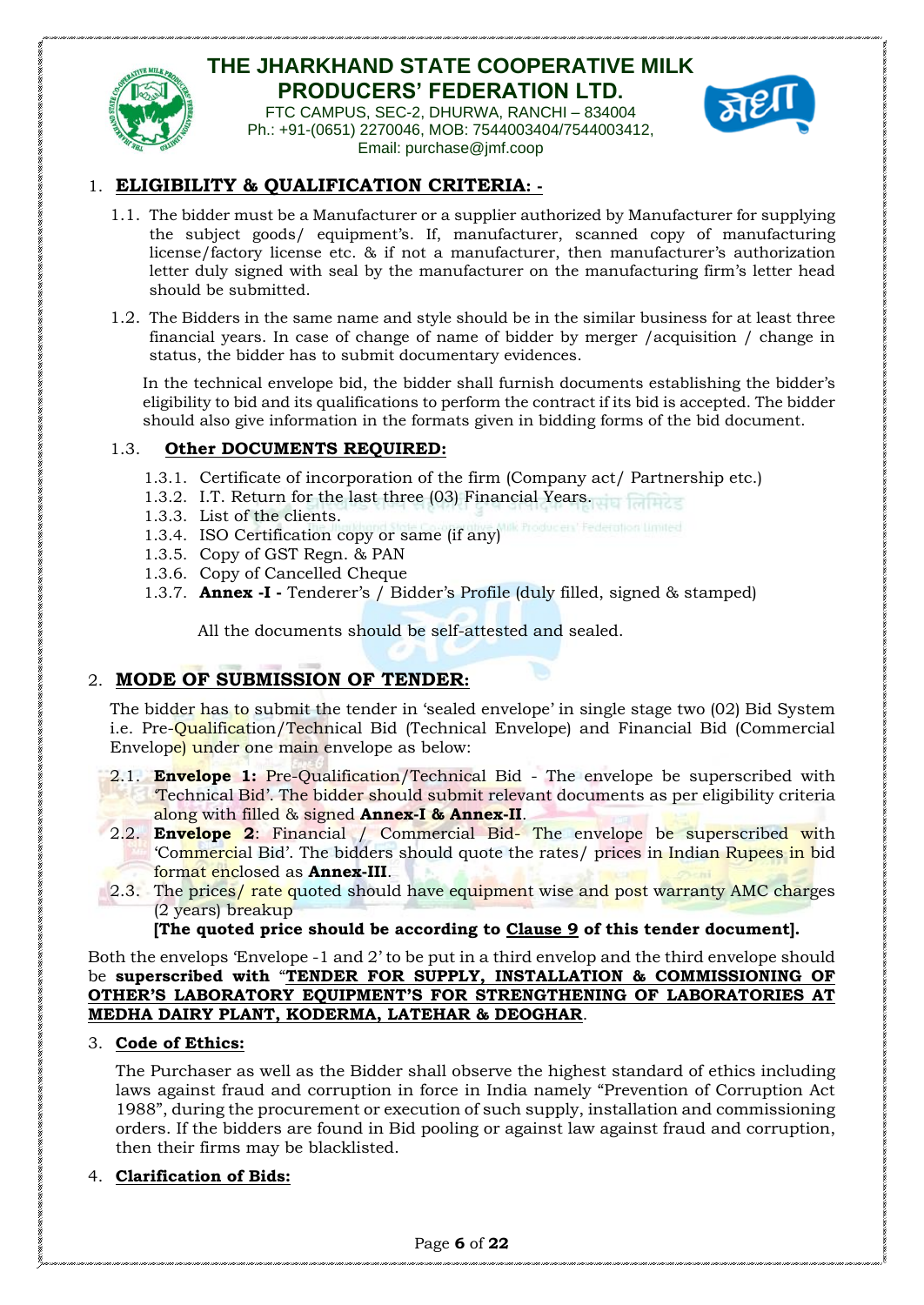

FTC CAMPUS, SEC-2, DHURWA, RANCHI – 834004 Ph.: +91-(0651) 2270046, MOB: 7544003404/7544003412, Email: purchase@jmf.coop



To assist in the examination, evaluation and comparison of bids, the empowered committee/ official may ask bidders individually for clarification of their bids, including breakdowns of unit prices. The request for clarification and the response shall be in writing or e mail, but no change in the price or substance of the bid shall be sought, offered or permitted except as required to confirm the correction or arithmetical errors discovered during the evaluation of the bids.

#### 5. **Validity of Offer:**

The quotation must be valid for 120 days from the date of opening of technical bids/quotations. JMF reserves the right to request the Bidder for the extension of the validity of the quotations. The Bidder will be at liberty to accept or reject the request.

#### 6. **Payment Terms:**

- 6.1. **FOR SUPPLY:** 90% within 30 days from the date of receipt of materials/ services and its acceptance and 10% after one year from the date satisfactory Commissioning and performance trial. However, this can be released along with 90% payment against submission of a Performance bank guarantee for 10% value valid for one year from the date of Commissioning.
- 6.2. **FOR AMC:** 50% payment on half yearly basis after completion of Jobs & submission of bills.
- 6.3. The payments shall be made through NEFT/RTGS and all payments shall be made in Indian Rupees only.

#### 7. **Earnest Money Deposit (EMD):**

- 7.1. Earnest Money Deposit (E.M.D): The tenderer shall have to pay Earnest Money Deposit of **Rs. 22,000/-** in form of crossed Demand Draft in favour of "**Jharkhand State Cooperative Milk Producers' Federation Ltd**", payable at Ranchi or through NEFT/RTGS in Bank A/C No: - 914020036149007, Bank: - AXIS BANK LTD, Ashok Nagar, Jharkhand, Ranchi-834002, (IFS CODE- UTIB0000837) while submitting the tender. Submission of earnest money by any mode other than specified above shall not be accepted and the related tender shall not be eligible for consideration.
- 7.2. The EMD deposited shall not carry any interest. The EMD of successful bidders shall be converted to Security Deposit and will be refunded at the end of contract period. The EMD of others (non-qualified) will be returned immediately on Tender finalization.
- 7.3. EMD of unsuccessful bidders will be returned back within 60 working days from the date of opening of the tenders after receiving application from the participants. The earnest money deposit of the successful bidders shall be released on completion of successful supply of entire quantity allotted/ordered within the stipulated period against demand from the Supplier. No interest will be paid on the earnest money for the period during which it (the earnest money) lying deposit with the Purchaser.
- 7.4. EMD of a tenderer will be forfeited, if the tenderer withdraws or amends its tender or derogates from the tender in any respect within the period of validity of its tender. Further, if the successful tenderer fails to furnish the required performance security within the specified period or fails to perform to supply /job or service as per contract/order terms & conditions of order.

#### 8. **Performance Security:**

8.1. The Performance Security /EMD will be forfeited for breach of the any of terms/conditions of our tender and if it is found at any time during the contract period that the services provided by the firm are poor/defective/unsatisfactory. The decision of the MD, JMF this regard shall be final and binding on the firm.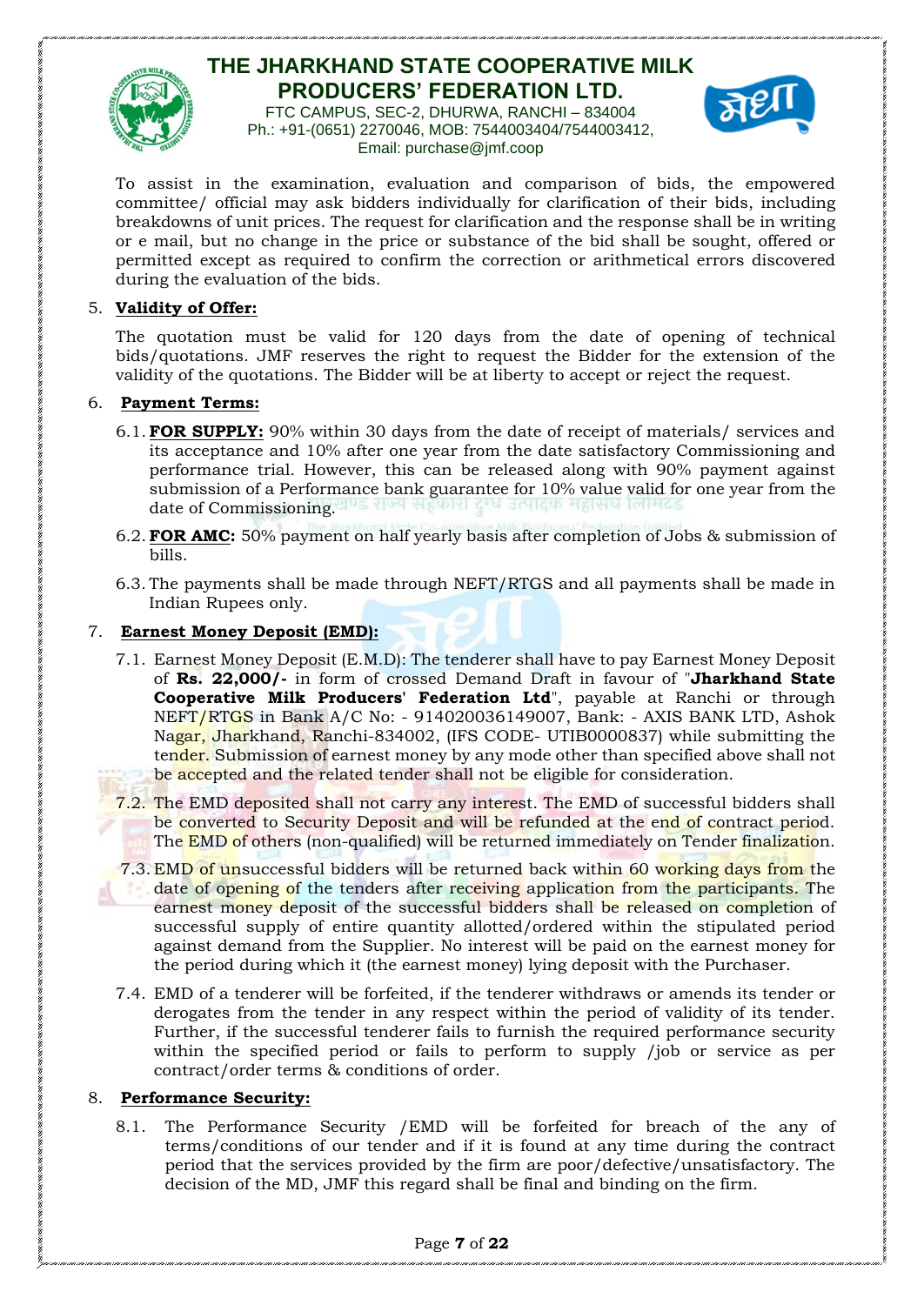

FTC CAMPUS, SEC-2, DHURWA, RANCHI – 834004 Ph.: +91-(0651) 2270046, MOB: 7544003404/7544003412, Email: purchase@jmf.coop



#### 9. **Bidding Rates/ Offer:**

- 9.1. The bidders are instructed to quote the rate/ price as per the enclosed format "**Annex-III: Price / Commercial Bid**" wherein all parameters need to be filled for quoted items.
- 9.2. The rate offered by the tenderer shall be valid for four months from the date of opening of bid(s)/ tender.
- 9.3. The rate/ price for the items must be quoted/ offered on F.O.R. at destination basis inclusive of P & F, Insurance, Freight/ Transportation, GST charges etc.
- 9.4. The rate must be offered on the basis of F.O.R. site inclusive all. The rates quoted should remain open (valid for acceptance) for a minimum period of 120 days from the date of bid submission deadline date. GST and any other type of duties/taxes as prevailing up to the date of submission of rates must be included in the net F.O.R. rate. These, however should be shown separately, so that in the event of any change in these charges by the Government (State or Central), the same will be considered for increase/decrease over the net F.O.R. rates. However, the increased GST tax/ other taxes due to change in slab on higher turnover shall be payable by the tenderer.
- 9.5. All the taxes and duties what-so-ever leviable by the Government (State or Central) or anybody, shall be borne by the supplier and will be deducted from his account bill.

#### 10. **TERMS & CONDITIONS: -**

- 10.1. The bid/ tender is acceptable only in sealed envelope on or before the due date. The bidders are instructed to submit the Tender in Sealed Envelope Only either through speed post/ courier or by hand in the format as enclosed in Tender document.
- 10.2. The eligibility and qualification of the bidder will be first examined based on the detail submitted under first cover **(Technical Bid)** with respect to eligibility criteria prescribed in this tender document. The **Price Bid** under the second cover shall be opened for only those bidders whose bids get technically qualified as per documents received in tender respective to eligibility and qualifications requirements as per Tender document.
- 10.3. The bidder needs to fill the company's detail in the prescribed format enclosed in **Annexure -I**.
- 10.4. The bidder must indicate their GST and PAN as mentioned in the proforma (**Annexure - I**) and submit along with tender, filling which, the offer of the party may summarily be rejected.
- 10.5. The bidder must follow the scope of work/ technical specifications and quantity while quoting for the items mentioned in **Annexure - II**.
- 10.6. The suppliers shall supply the material/articles in accordance with specifications.

#### 10.7. **CONSIGNEE/DELIVERY LOCATONS:**

- 10.7.1.Medha Dairy Plant, UNIT: Koderma Dairy Plant, Molkoko, P.O-Lokai, Koderma, Jharkhand, State Code: 20, Postal Code: 825410
- 10.7.2.Medha Dairy, UNIT: Latehar Dairy Plant, At-Kinamar, Post & Dist. Latehar Jharkhand, Postal Code: 829206
- 10.7.3.Medha Dairy, UNIT: Deoghar Dairy Plant, Chittolorhiya,Deo-Sang Road, P.O-Deo-Sang, Deoghar, Jharkhand, Postal Code: 814114
- 10.8. **Guarantee:** The supply of equipment as well as installation, if entrusted shall have to be carried out by the supplier to the entire satisfaction of the buyer. The supplier shall also guarantee to repair/replace without any extra cost, the items or parts there of if found defective due to defective design, workmanship or substandard material brought to the attention within 12 calendar months from the date of satisfactory commissioning or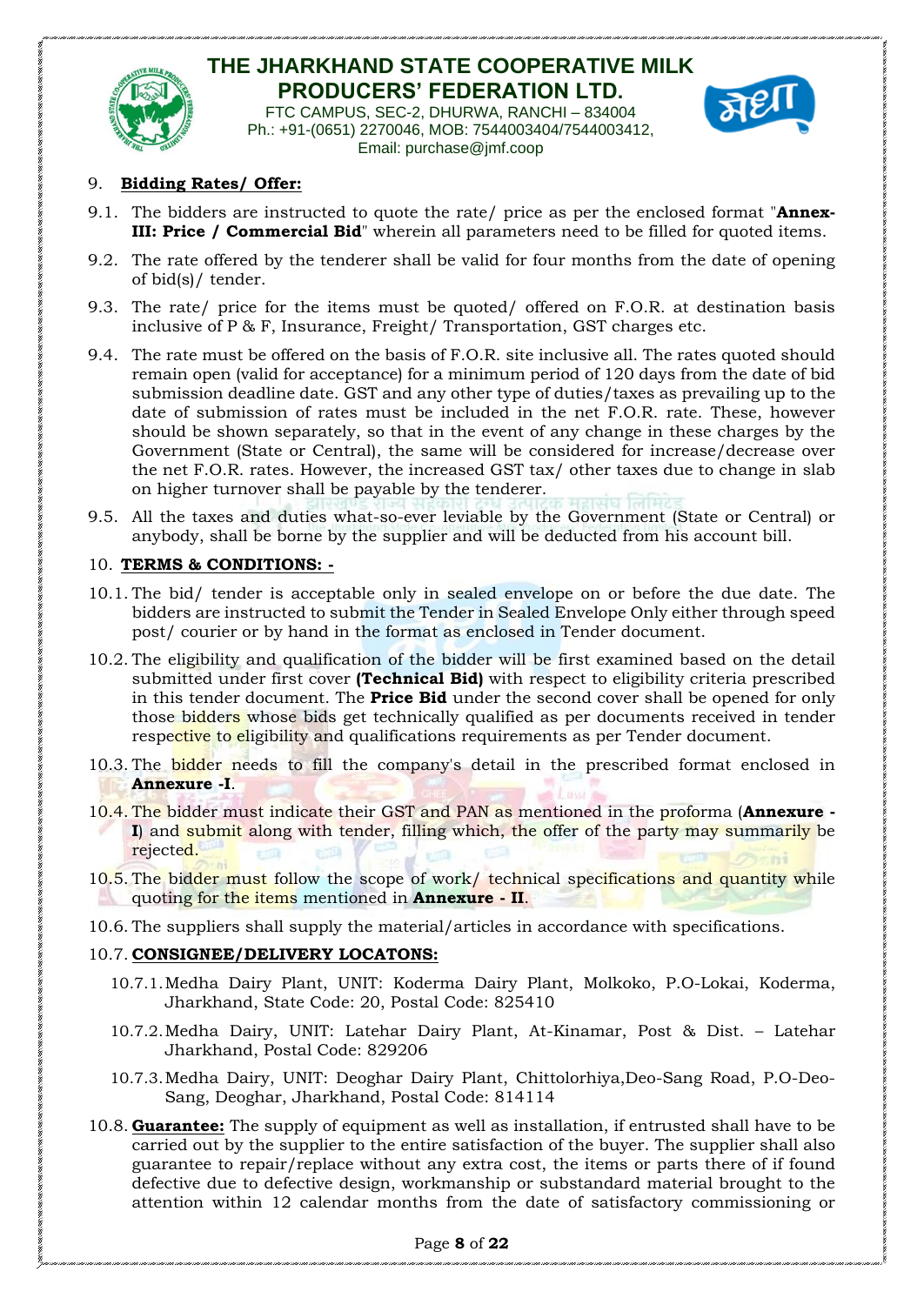

FTC CAMPUS, SEC-2, DHURWA, RANCHI – 834004 Ph.: +91-(0651) 2270046, MOB: 7544003404/7544003412, Email: purchase@jmf.coop



within 24 months from the date of receipt of material at site, whichever is earlier. If it is necessary to send the defective equipment or parts thereof for repair/replacement the cost of loading, unloading, repacking and transportation from the site to works and back to site shall have to be borne by the supplier. The guarantee however does not cover any damage resulting from normal wear and tear or improper attendance or mishandling of the equipment by the buyer/his authorized representatives.

- 10.9. The contractor shall have to guarantee the complete installation for satisfactory performance for a minimum period of one year from the date of commissioning of the plant. Any defect arising out of faulty erection/installation or use of substandard material or workmanship shall have to be rectified by the contractor at his own cost.
- 10.10. **Warranty:** All the suppliers shall provide a warranty for a minimum period of 12 calendar months from the date of commissioning of the equipment for the satisfactory performance of the equipment supplied to the designed/rated/installed capacity or any other norms fixed by the buyer. Also, they should provide a warranty for the period as stated above to the effect that supplier shall alone be responsible for all the litigations/disputes/claims and other legal complications that may arise in connection with the patent rights design rights and the rights of ownership of the materials.
- 10.11. **Right to operate & use unsatisfactory material or equipment:** If after delivery, acceptance and installations and within the guarantee period, the operation of use of materials or equipment proves to be unsatisfactory to the buyer, he shall have the right to continue to operate or use such materials or equipment until rectifications of defect, errors or omissions by repair or by partial replacement can be made without interfering with the buyer's operation.
- 10.12. **Technical information required with bid:** The bidders have to mention clearly that the specification of the materials bid is strictly in adherence to the technical specifications stipulated in the bid document. In case of any deviation, the bidders shall have to mention the same in details.
	- Maximum outputs of machines are to be specified for information only.
	- Schematic drawings and technical literature of equipment bidder shall have to be furnished. Overall dimensions of the various equipment shall have to be mentioned in detail.
	- The total weights (in dry and working) of the various equipment/item shall have to be stated clearly.
	- The safety interlocks/devices in the equipment shall have to be highlighted.
	- The consumptions and services requirements of various equipment shall have to be detailed.

### 11. **OTHER TERMS & CONDITIONS: -**

### 11.1. **Amendment of Bidding Documents**:

- 11.1.1. At any time prior to the deadline for submission of bids, the JMF may, for any reason, whether at its own initiative or in response to a clarification requested by a prospective Bidder, modify the Bidding Documents by amendment.
- 11.1.2. The amendment will be notified in writing or by email or letter to all prospective Bidders, which have received the Bidding Documents and will be binding on them. The amendment will be considered as an integral part of the tender and will be attached to the bidding documents sold subsequently.
- 11.1.3. In order to afford prospective Bidders reasonable time in which to take the amendment into account in preparing their bids, the JMF may, at its discretion, extend the deadline for the submission of bids.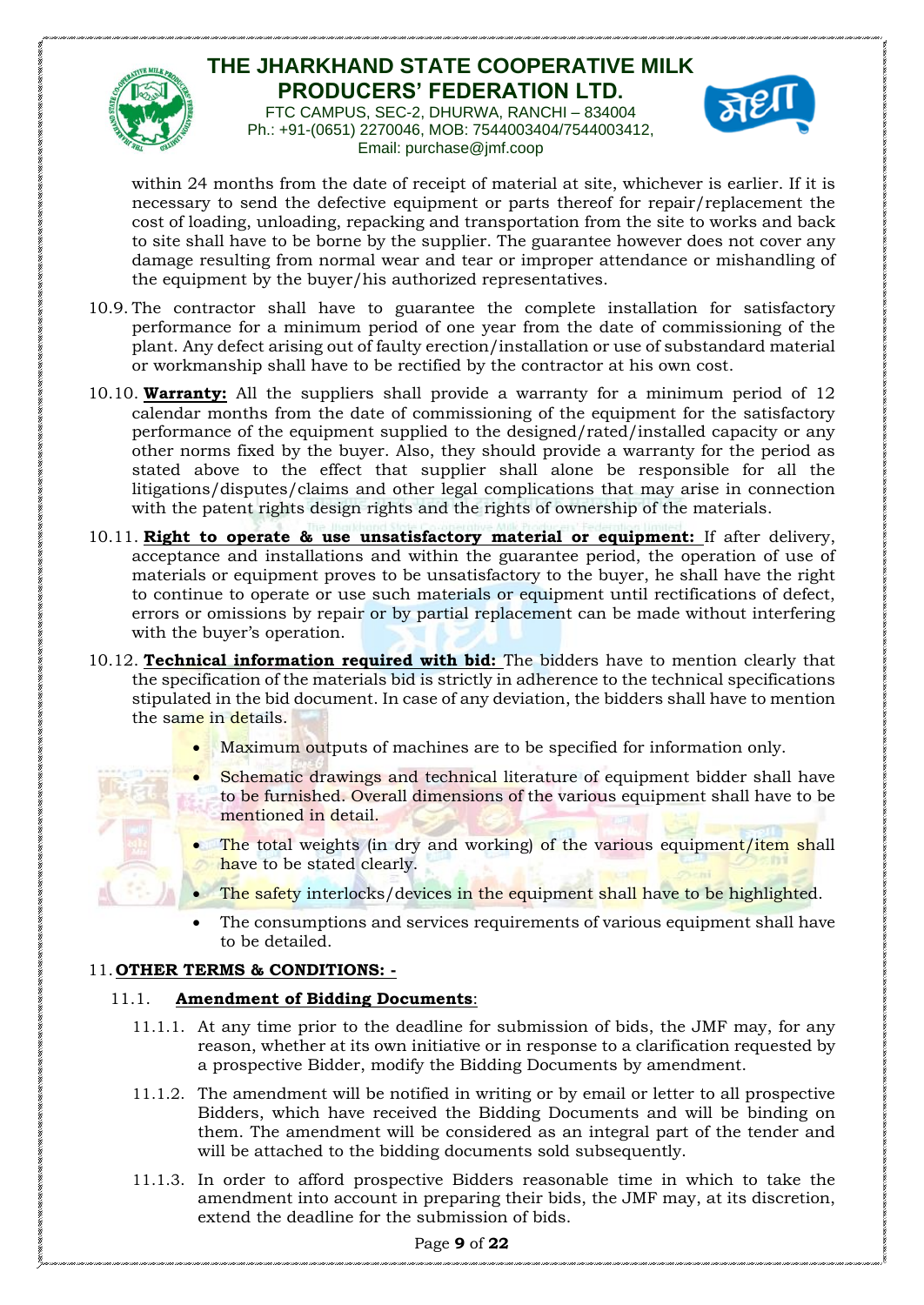

FTC CAMPUS, SEC-2, DHURWA, RANCHI – 834004 Ph.: +91-(0651) 2270046, MOB: 7544003404/7544003412, Email: purchase@jmf.coop



- 11.2. **Award of contract:** The Purchaser will award the contract to the technical eligible bidder, whose quotation has been determined to be substantially responsive and who has offered the lowest evaluated quotation price.
- 11.3. **Order Cancellation.** Purchaser may cancel any order arising out of this Tender in whole or in part, without liability if, (i) Services / Products have not been supplied/ performed as per terms of Order/ Contract, (ii) Product /Service deliveries are not made at the time and/ or in the quantities specified; (iii) Products /Services fail to comply with any applicable law or regulation.
- 11.4. **Right of Acceptance:** The Jharkhand State Cooperative milk Producers' Federation Ltd. does not pledge itself to accept the lowest or any bid and reserves to itself the right to accept the whole or any part of the bid or portion of the quantity offered. The bidder is at liberty to bid for whole or any portion or to state in the bid that the rates quoted shall apply only if the entire quantity is taken from them
- 11.5. **Subletting & Subrogation:** The contractor shall not except with the prior consent in writing of the buyer, sublet, transfer or assign the contract or part of the contract thereof or interest therein or benefit or advantage thereof in any manner whatsoever, to others.
- 11.6. **Inspection & Acceptance:** The equipment under the purview of your supply should be inspected by your own technical experts at your works and such inspection report should be forwarded to us in triplicate along with dispatch documents.

Notwithstanding whether factory inspection is made or omitted upon arrival at delivery point and prior to the acceptance of the equipment and machinery delivered, the buyer shall have right to inspect them giving representative of the supplier an opportunity to be present. Upon acceptance an appropriate certificate will be issued.

- 11.7. **Force Majeure:** In the event of any unforeseen circumstances directly interfering with the supply of goods/work/service arising during the execution of order such as war, hostilities, acts of the public enemy, civil commotion, sabotage, fires, floods, earthquakes, explosions, epidemics, quarantine restrictions, strikes, lockouts, or acts of God, the Bidder shall, within a week from the commencement thereof, notify the same in writing to the Purchaser with reasonable evidence thereof. Either party shall have the option to terminate the contract on expiry of 30 days of commencement of such force majeure by giving 14 days "notice to the other party in writing. In case of such termination, no damages shall be claimed by either party against the other.
- 11.8. **Jurisdiction:** In case of any dispute, arising out of the contract, the same will be referred to sole arbitration of M.D., Jharkhand State Cooperative Milk Producers' Federation Limited or his authorized representative whose decision in the matter will be final and binding on both the parties. For all legal matters & dispute Ranchi court shall be our jurisdiction.
- 11.9. JMF reserves the right to cancel the bidding process or to accept or reject any or all the offers without assigning any reason thereof. Managing Director, JMF shall be Arbitrator in case of any disputes and his decision will be final and binding on both the parties. For all legal matters & dispute Ranchi court shall be our Jurisdiction. Any money found recoverable shall be recovered under the public Demand Recovery Act without prejudice to any other mode of recovery.
- 11.10. The tender document submitted by a tenderer shall become the property of the Federation and the Federation shall have no obligation to return the same to the tenderer.
- 11.11. **Each page of the tender documents should be signed by the tenderer.**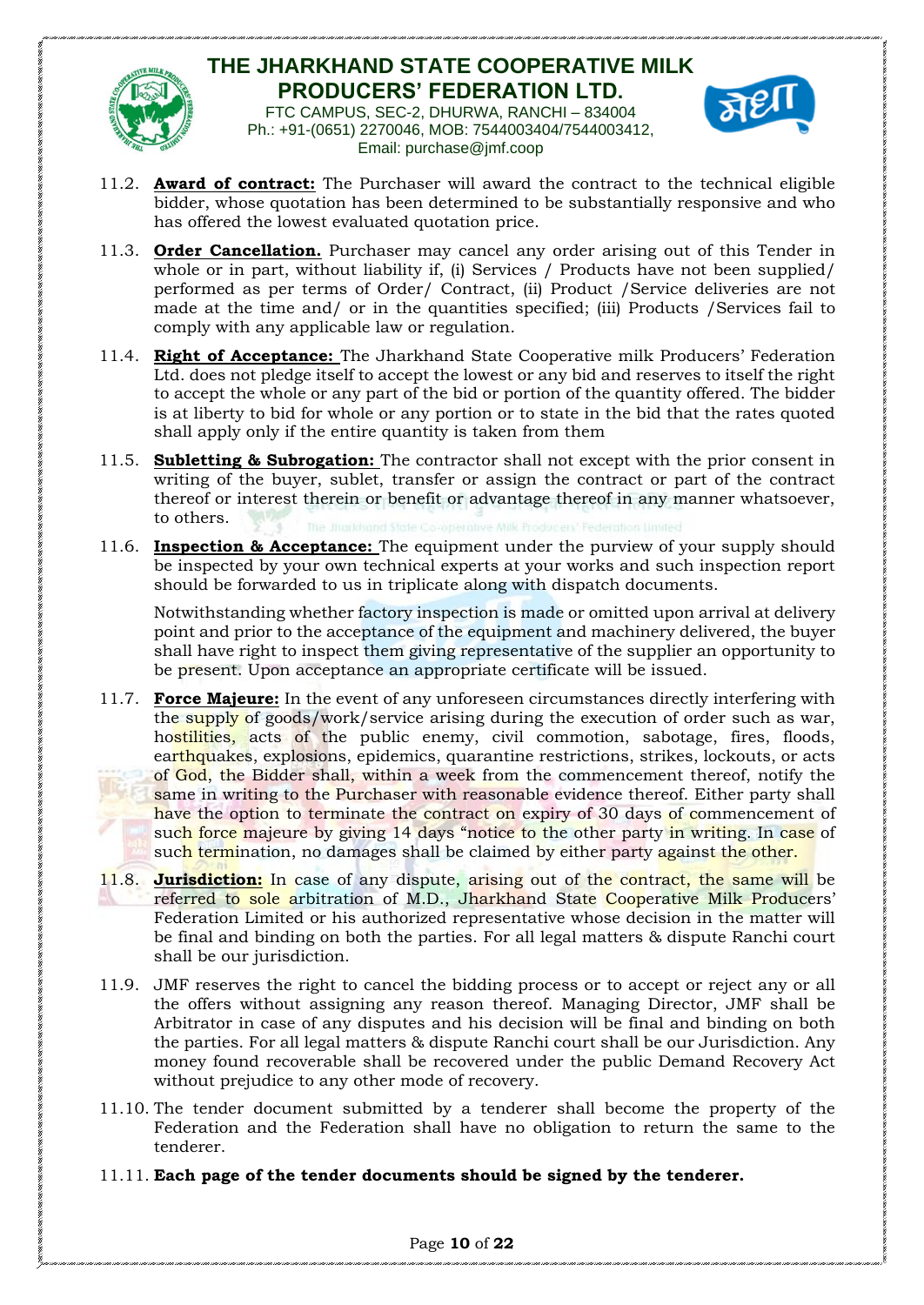

FTC CAMPUS, SEC-2, DHURWA, RANCHI – 834004 Ph.: +91-(0651) 2270046, MOB: 7544003404/7544003412, Email: purchase@jmf.coop



I/WE DECLARE THAT I/WE HAVE GONE THROUGH THE ABOVE-MENTIONED CONDITIONS BEFORE FILLING UP OUR RATES AND SUBMISSION OF THE TENDER PAPER. I/WE ARE AGREEABLE TO ABIDE WITH THESE CONDITIONS UNTIL THE FINALISATION OF THE TENDER.

#### **Enclosure(s):**

1. **Name of the Firm:** 2. **Signature & Stamp: Name of Authorized Person:**



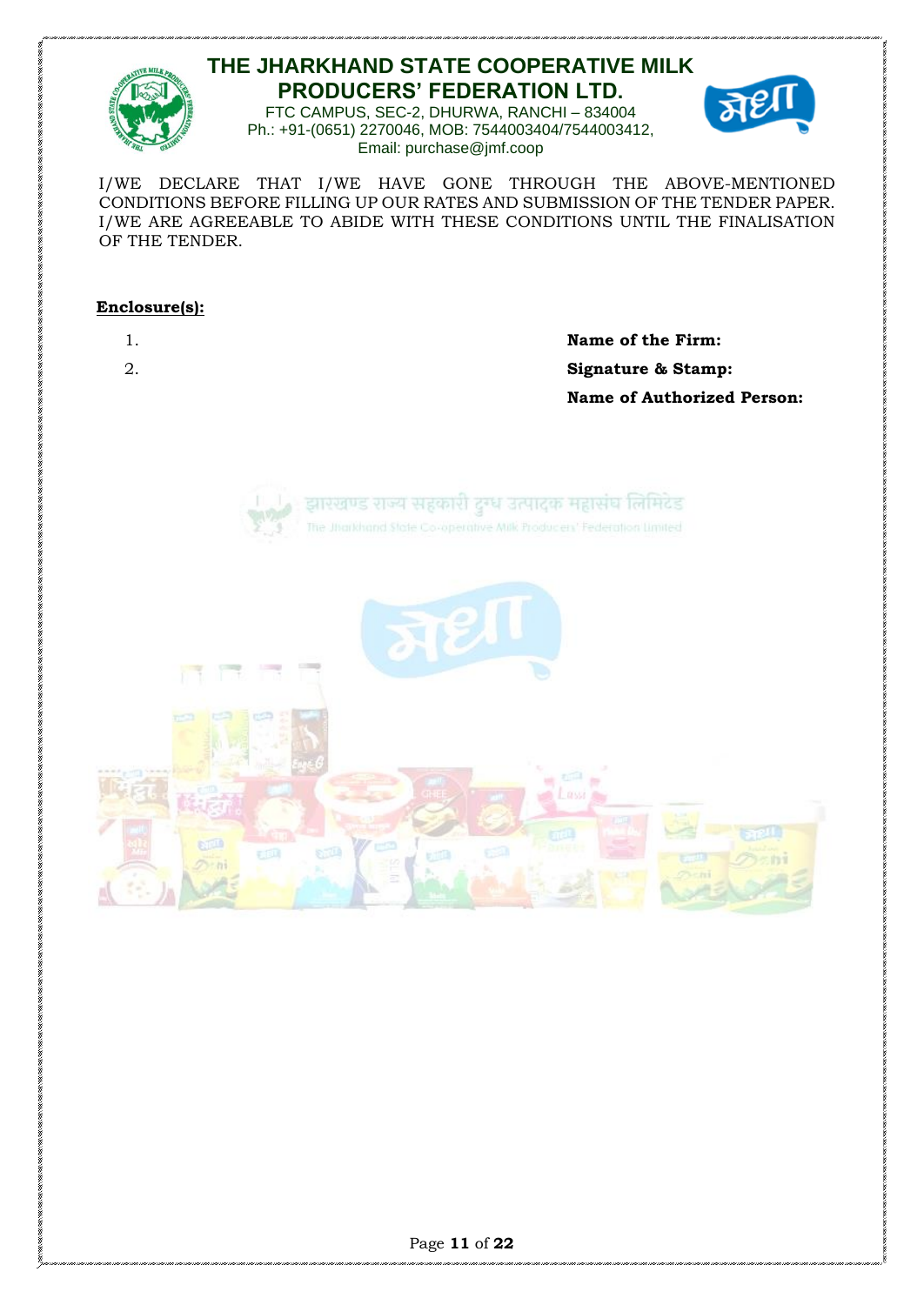

FTC CAMPUS, SEC-2, DHURWA, RANCHI – 834004 Ph.: +91-(0651) 2270046, MOB: 7544003404/7544003412, Email: purchase@jmf.coop



## **Annexure– I-TENDERERS' PROFILE**

| No             | Details                                                          |                            |                                                                                            |                        |
|----------------|------------------------------------------------------------------|----------------------------|--------------------------------------------------------------------------------------------|------------------------|
| 1              | Name of Vendor/ Tenderer                                         |                            |                                                                                            |                        |
| $\overline{2}$ | Address Of Registered Office                                     |                            |                                                                                            |                        |
|                |                                                                  |                            |                                                                                            |                        |
|                |                                                                  |                            |                                                                                            |                        |
| 3              | Address Of Factory/ Works                                        |                            |                                                                                            |                        |
| $\overline{4}$ | Name Of Contact Person                                           |                            |                                                                                            |                        |
| 5              | Contact Nos.                                                     |                            |                                                                                            |                        |
| 6              | Email IDs<br>झारखण्ड                                             |                            | दर्भ उत्पादक महासंघ लिमिटेड                                                                |                        |
| $\overline{7}$ | Type Of Firm : Ltd Co/ Pvt. Ltd. /<br>Partnership/Proprietor     |                            | The Jitarkhand State Co-operative Milk Producers' Federation Limited                       |                        |
| 8              | Nature of Firm: Manufacturer/<br>Traders / Autho. Dist. / Dealer |                            |                                                                                            |                        |
| 9              | Year Of Establishment                                            |                            |                                                                                            |                        |
| 10             | Name Of Product, you Deal                                        | Format)                    | Please, Specify in separate sheet (As per below                                            |                        |
|                |                                                                  | S. No                      | Item Description (Shortly)                                                                 | Make/Brand             |
|                |                                                                  |                            |                                                                                            |                        |
| 11             | G.S.T. No & Reg. Date                                            |                            |                                                                                            |                        |
| 12             | PAN No & Date                                                    |                            |                                                                                            |                        |
| 13             | Turn Over Of last 3 Year (Rs.)                                   | 1.2.3.                     |                                                                                            |                        |
| 14             | If You have maintained any quality                               |                            |                                                                                            |                        |
| 15             | standard (Pl. Specify)<br>Name Of Clients (If required, Pl.      | 1.2.3.                     |                                                                                            |                        |
| 16             | Specify in separate sheet<br>Min. Lead Time Required (Days)      |                            |                                                                                            |                        |
|                | <b>Bank Details</b>                                              | Name of Bank:              |                                                                                            |                        |
| 17             |                                                                  |                            | <b>Branch Address:</b>                                                                     |                        |
|                |                                                                  | Account No.:<br>IFSC Code: |                                                                                            |                        |
| 18             | Documents to Be Attached                                         |                            | 1. Copy of Registration + PAN Copy + GST Regn.<br>2. ISO Certificates 3. Autho. Dealership |                        |
|                |                                                                  |                            | 4. Fin. Statements                                                                         |                        |
|                | Recommendation:                                                  |                            | 5. Product Brochures 6. Copy of PO's (Min.5)                                               |                        |
|                |                                                                  |                            |                                                                                            |                        |
|                |                                                                  |                            |                                                                                            |                        |
|                |                                                                  |                            |                                                                                            | Seal & Sign. Of Vendor |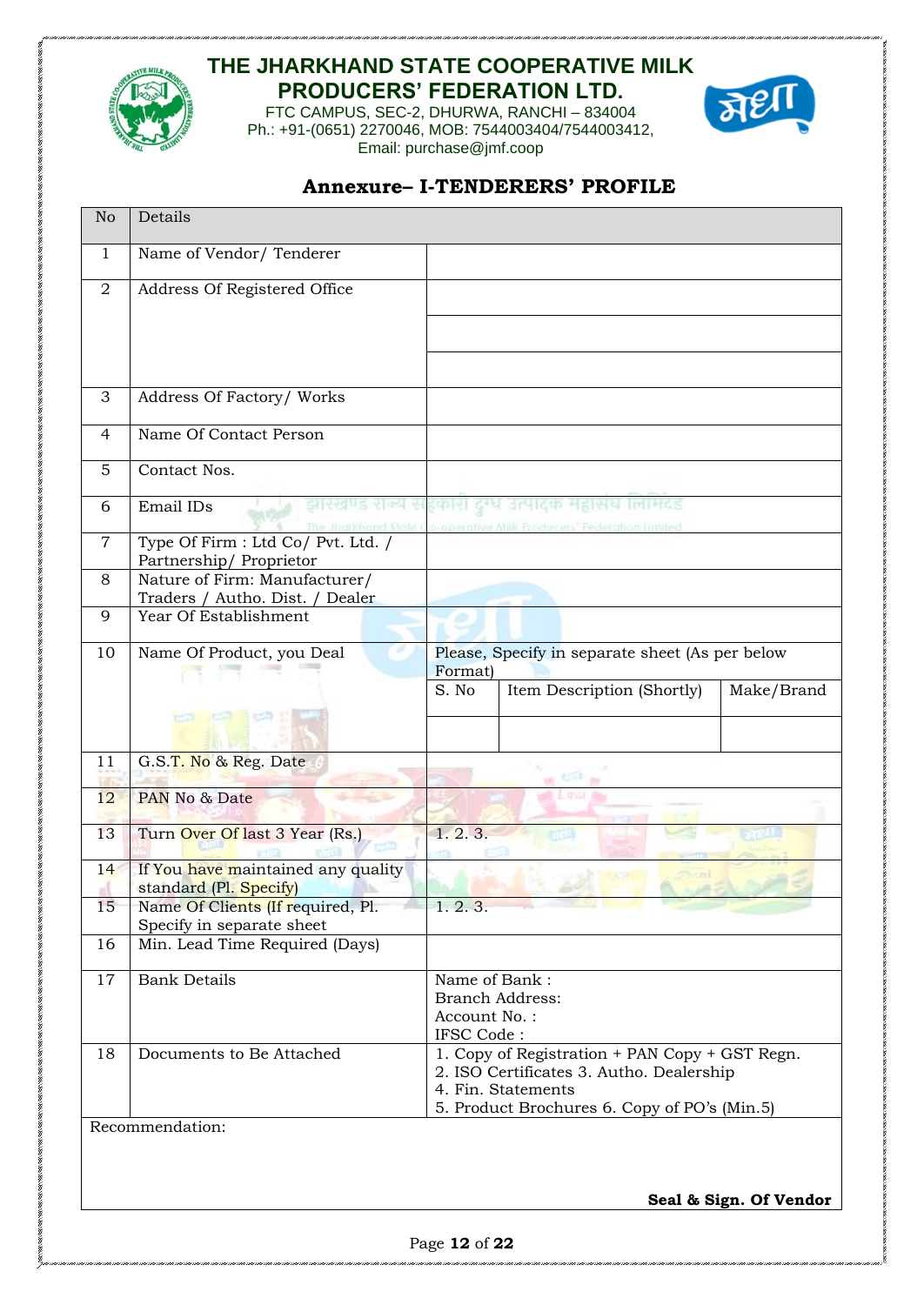

FTC CAMPUS, SEC-2, DHURWA, RANCHI – 834004 Ph.: +91-(0651) 2270046, MOB: 7544003404/7544003412, Email: purchase@jmf.coop



# **Annexure-II:**

### **List of Equipment's / Machineries with referred specifications:**

| Sr.<br>No. | <b>Name of Equipment</b>        | Specifications to follow as<br>enclosed: |
|------------|---------------------------------|------------------------------------------|
|            | B R Meter                       | Specification $-1$ *                     |
| 2          | Sodium Potassium Analyzer       | Specification $-2$ *                     |
| 3          | Automatic Kjeldahl Unit         | Specification $-3$ *                     |
| 4          | Melamine Testing Strip          | Specification $-4$ *                     |
| 5          | Milk Adulteration Detection Kit | Specification $-5$ <sup>*</sup>          |
| 6          | Muffle Furnace                  | Specification $-6*$                      |

**Note: The above items are required for three locations. 1. Deoghar, 2. Latehar and 3. Koderma.** The Jitarkhand State Co-operative Milk Producers' Federation Limited



*\*Referred Specifications (to follow in next page)*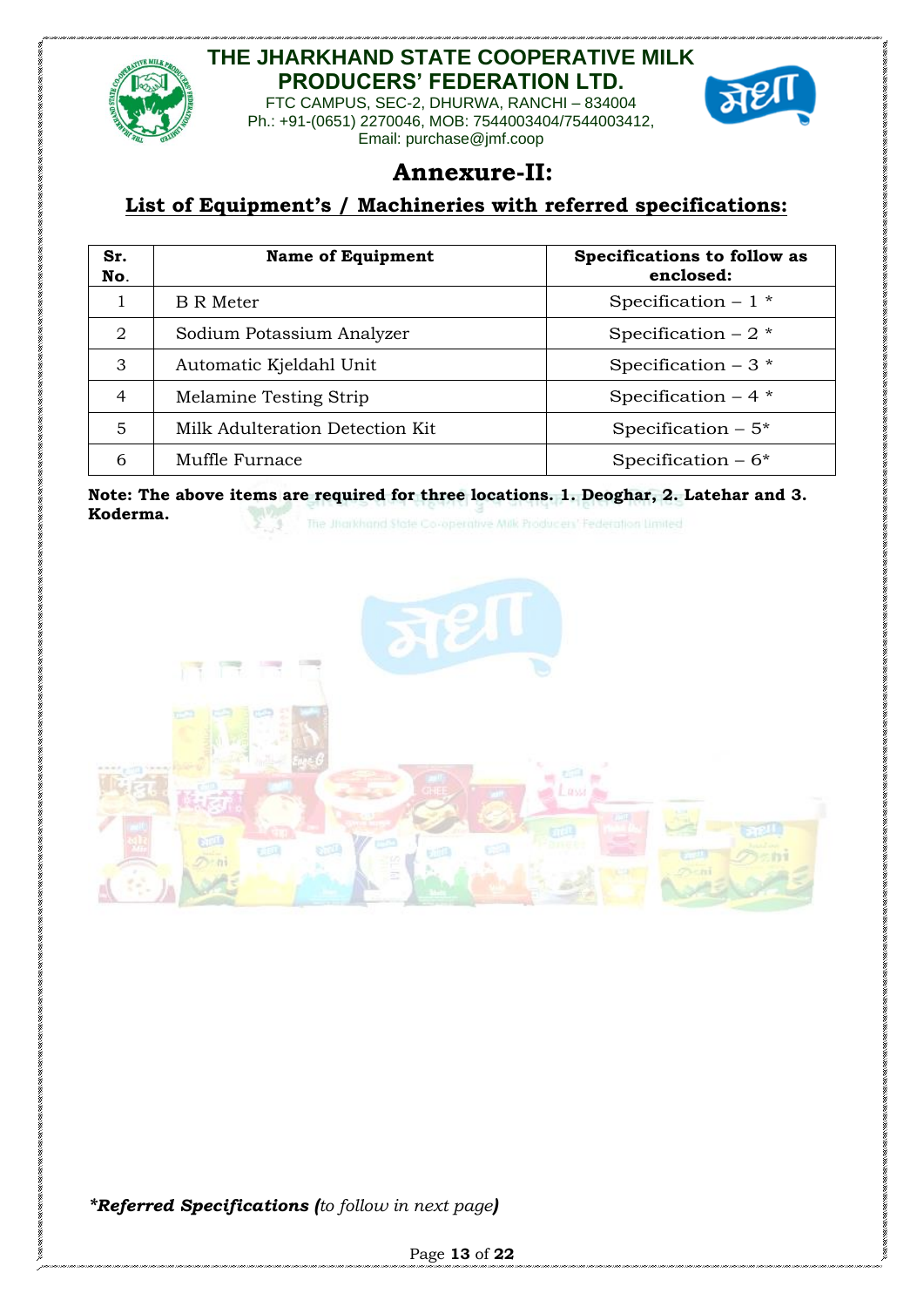

FTC CAMPUS, SEC-2, DHURWA, RANCHI – 834004 Ph.: +91-(0651) 2270046, MOB: 7544003404/7544003412, Email: purchase@jmf.coop



### **SPECIFICATION - 1**

### **TECHNICAL SPECIFICATIONS FOR BR METER**

| <b>Product Description</b> |                                  | <b>Digital Butyro Refractometer</b>                                                                                                                                  |  |
|----------------------------|----------------------------------|----------------------------------------------------------------------------------------------------------------------------------------------------------------------|--|
|                            | Application                      | In Dairy Industry                                                                                                                                                    |  |
| $\mathbf{1}$               | Measurement Range                | <b>Butyro</b> : $30.0 - 90.0\%$ (Converted at 40 °C)<br><b>R.I.</b> : $1.4450 - 1.4850$                                                                              |  |
| $\overline{2}$             | Resolution                       | <b>Butyro</b> : $0.1$<br>उत्पादक महासंघ लिमिटेड<br><b>R.I.</b> : $0.0001$                                                                                            |  |
| 3                          | Ambient temperature              | $10 - 40 °C$                                                                                                                                                         |  |
| 4                          | Measurement<br>Temperature       | 10 to 100 °C (Automatic Temperature Compensation).<br>Zero set with distilled water                                                                                  |  |
| 5                          | Measurement<br>Accuracy          | <b>Butyro</b> : $\pm 0.5\%$ at (40 °C)<br><b>R.I.</b> : $\pm$ 0.0003 at (40 °C)                                                                                      |  |
| 6                          | Other Features                   | 1. Dual Line Display with Sample Temperature<br>Indication<br>2. Data Storage: 100 Readings<br>3. NFC for Data Transfer                                              |  |
| $\overline{7}$             | 50<br>Other                      | At the time of installation, the performance of the<br>equipment should be demonstrated as per the provided<br>specifications or OEM catalogue, whichever is better. |  |
|                            |                                  | The accessories required for commissioning of the<br>equipment shall be in the scope of supplier.                                                                    |  |
| 8                          | Training                         | Training to end user to be provided                                                                                                                                  |  |
| 9                          | Demonstration &<br>Method Set up | Bidder has to standardize and optimize for analysis of<br>BR Value at the installation site.                                                                         |  |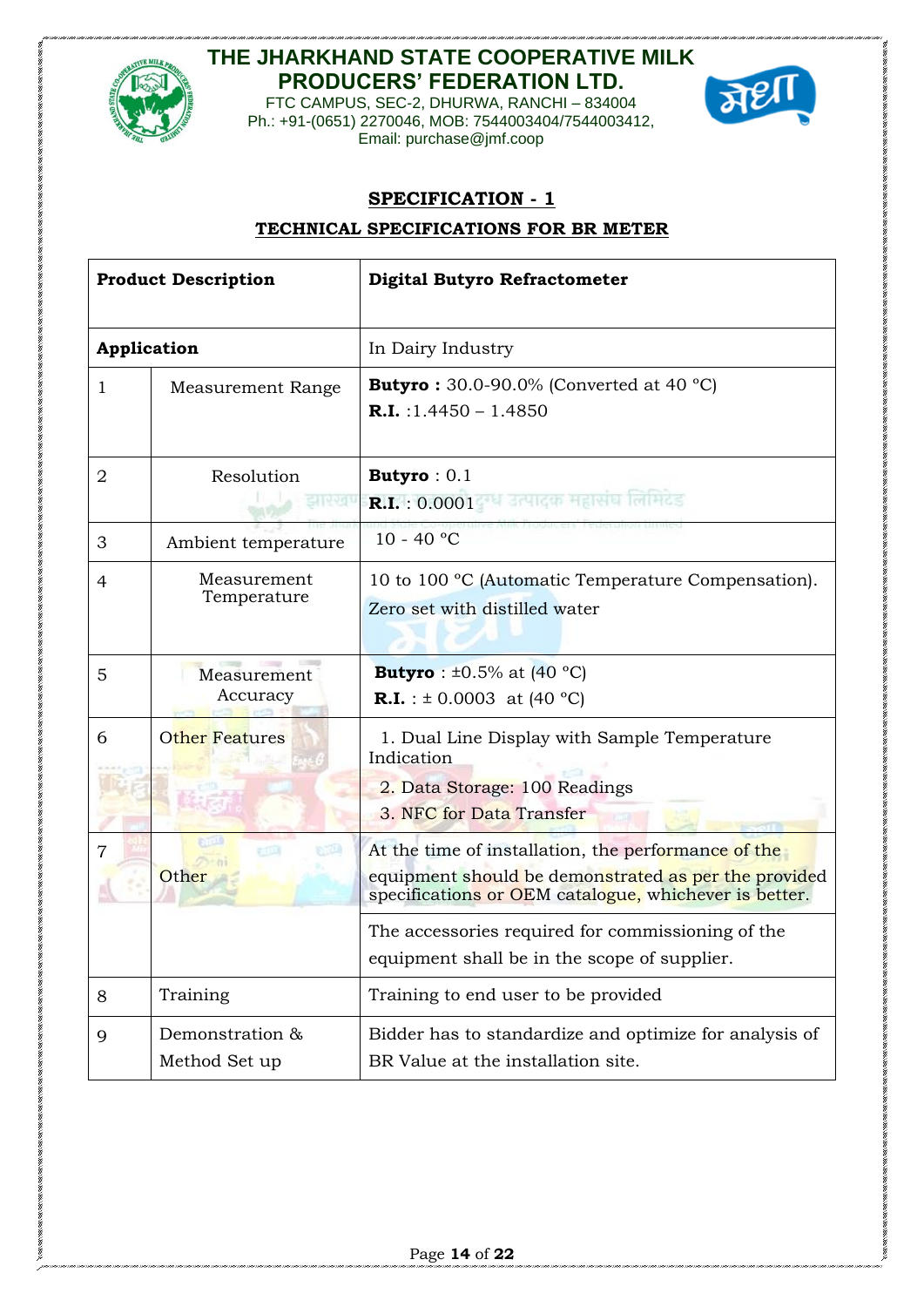





**SPECIFICATION - 2**

# **TECHNICAL SPECIFICATIONS FOR SODIUM POTASSIUM ANALYSER**

| <b>Name of Equipment</b> | <b>Flame Photometer</b>                             |
|--------------------------|-----------------------------------------------------|
| Application              | Measurement of Sodium and Potassium content in milk |

|                 |                     | <b>Equipment specifications</b>                                       |
|-----------------|---------------------|-----------------------------------------------------------------------|
|                 | Sr. no. Parameter   | Description                                                           |
| 1               | Unit of measurement | System shall display results directly in ppm.                         |
| $\sqrt{2}$      | Range of            | should measure Na, K in the range of $: 2$ -200 ppm or                |
|                 | measurement         | better on both sides.                                                 |
| 3               | Sensitivity         | Na: 2 ppm; K: 1 ppm                                                   |
| 4               | Linearity           | 3% or lower                                                           |
| 5               | Reproducibility     | Less than 2 % Coefficient of Variation                                |
|                 |                     | Minimum 5-point calibration facility should be present in             |
|                 |                     | the instrument.                                                       |
| 6               | Calibration         | Relevant set of chemicals for calibration standards of Na             |
|                 |                     | $\frac{1}{2}$ (min. 100 ml of 100 ppm) and K (min. 100 ml of 100 ppm) |
|                 |                     | should be provided by bidder.                                         |
| $\overline{7}$  | Detector            | Silicon photodiode or equivalent or better detection system           |
| 8               | Auto flame ON/ OFF  | Facility should be present in the system                              |
|                 | detection           |                                                                       |
| 9               | Ignition System     | Automatic ignition                                                    |
| 10              | Flame System        | LPG/PNG & Dry Oil Free Air,                                           |
| 11              | <b>Gas Control</b>  | Provision for gas control should be available                         |
| 12              | Filter selection    | Provision for filter selection should be available                    |
| 13              | Atomiser            | Axial Flow Type                                                       |
| 14              | Display             | Alphanumeric LCD display or digital LED display                       |
| 15              | Power Supply        | Standard Indian - single phase                                        |
|                 |                     | The instrument should be supplied with air compressor                 |
| 16 <sup>°</sup> | Air supply unit     | unit to supply required gases.                                        |
|                 | Data storage and    | System shall be able to store data of at least 500 analyses.          |
| 17              | Printing<br>راتي    | RS 232 port for data transfer. All cables/software for data           |
|                 |                     | transfer to be offered along with a suitable printer.                 |
|                 |                     | Following accessories should be provided with the                     |
|                 |                     | instrument:                                                           |
|                 |                     | Two filters (Na and K), calibration standards (as indicated           |
|                 | Accessories to be   | at Sr. No. 6), Atomizer Tube, Gas Lighter, Sample Beaker              |
| 18              | provided            | (Min.6 No), USB interface cable, LPG Tube, Airline PU                 |
|                 |                     | Tube, power cord etc.                                                 |
|                 |                     | All the other accessories required for smooth installation,           |
|                 |                     | demonstration and operation of the equipment for above                |
|                 |                     | application should be provided.                                       |
|                 |                     | At the time of installation, the performance of the                   |
|                 |                     | equipment should be demonstrated as per the provided                  |
| 19              | Other               | specifications or OEM catalogue, whichever is better.                 |
|                 |                     | The accessories required for commissioning of the                     |
|                 |                     | equipment shall be in the scope of supplier.                          |
| 20              | Training            | Training to end user to be provided                                   |
| 21              | Demonstration &     | Bidder has to standardize and optimize the for analysis of            |
|                 | Method Set up       | Sodium and Potassium at the installation site.                        |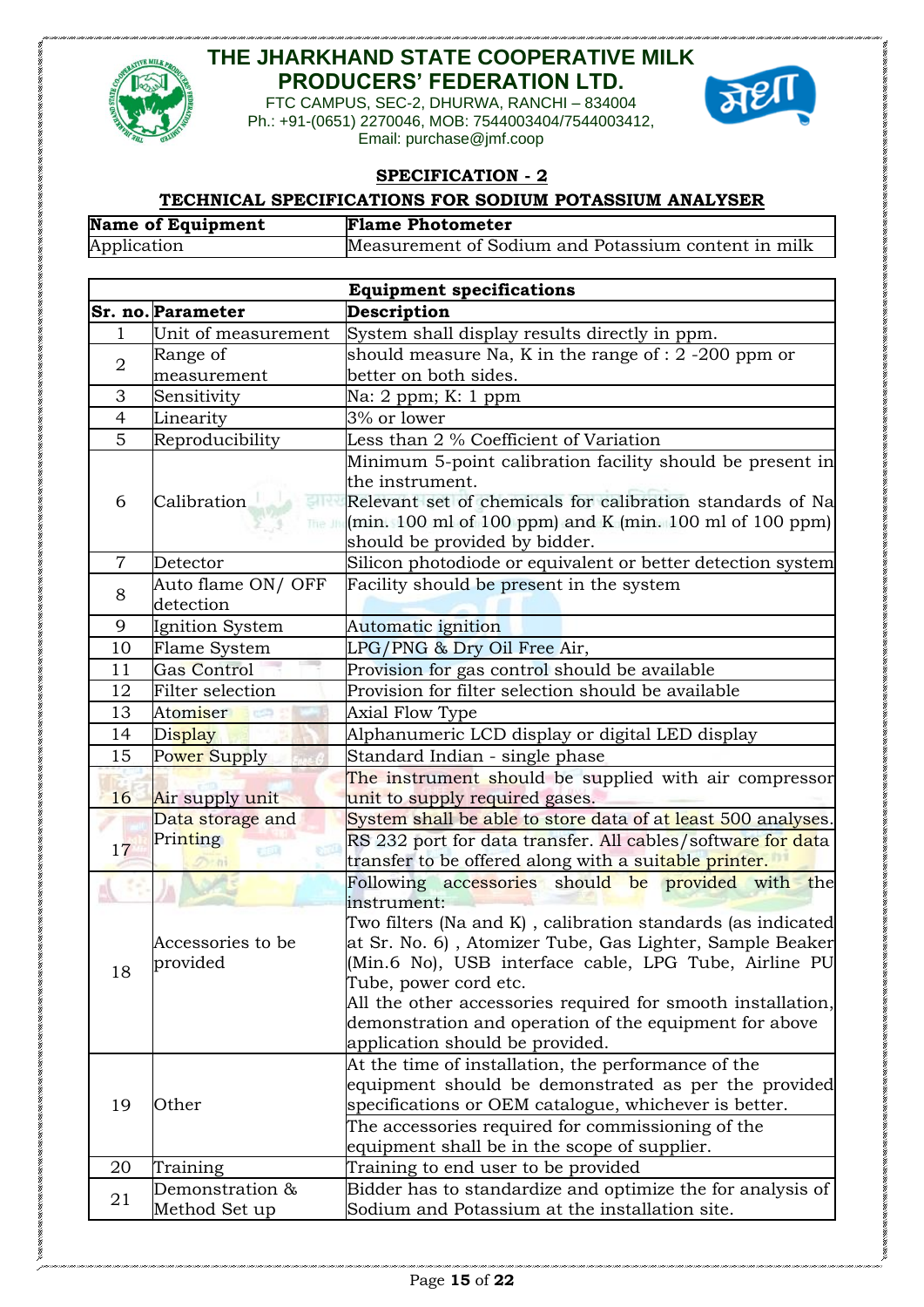

FTC CAMPUS, SEC-2, DHURWA, RANCHI – 834004 Ph.: +91-(0651) 2270046, MOB: 7544003404/7544003412, Email: purchase@jmf.coop



### **SPECIFICATION - 3**

### **TECHNICAL SPECIFICATIONS FOR AUTOMATIC KJELDAHL UNIT**

### **1.0 Quantity**

Number of unit's required-01with all the required accessories

#### **2.0 Functional Requirement**

Estimation of protein content in milk and milk products. The offered equipment shall have digestion and distillation unit with automatic addition of reagents for efficient operation. Titration would be undertaken manually.

#### **3.0 Technical Specification**

#### **3.1 Digestion Unit**

- 3.1.1 Six place block digestion system able to hold 250 ml borosilicate glass tubes.
- 3.1.1 Operational temperature: Ambient to 4500 C or higher.
- 3.1.2 Display should show set value and current value of temperature and timer.
- 3.1.3 It must have auto heating cut off on completion of digestion cycle.
- 3.1.4 Efficient exhaust manifold system for removing acid fumes.
- 3.1.5 Material of construction: Corrosion resistant

#### **3.3 Scrubber unit**

- 3.3.1 Unit should have fume trap condensation unit followed by water and alkali neutralization.
- 3.3.2Alkali and water container capacity: 2 lit (Minimum)
- 3.3.3Operation pump must be made up of non-corrosive material.
- 3.3.4Unit shall have a mechanism to remove acid from exhaust air through dissolution in water tank / carbon filter / any other suitable technique.

#### **3.4 Distillation unit**

- 3.4.1Unit shall have automatic steam injection.
- 3.4.2Unit shall have automatic water addition / dilution.
- 3.4.3Unit shall have automatic alkali and boric acid / acid addition.
- 3.4.4Unit shall give warning / indication for open door during operation and hold/ deactivate the process.
- 3.4.5Unit shall have facility for adjustable steam power.
- 3.4.6Material of construction: Corrosion resistant.
- 3.4.7Chemical storage tanks shall be provided with minimum2.5 lit capacity
- 3.4.8Auto cut off sensor for water circulation shall be provided
- **4.0** Equipment shall be supplied with minimum 1 year warranty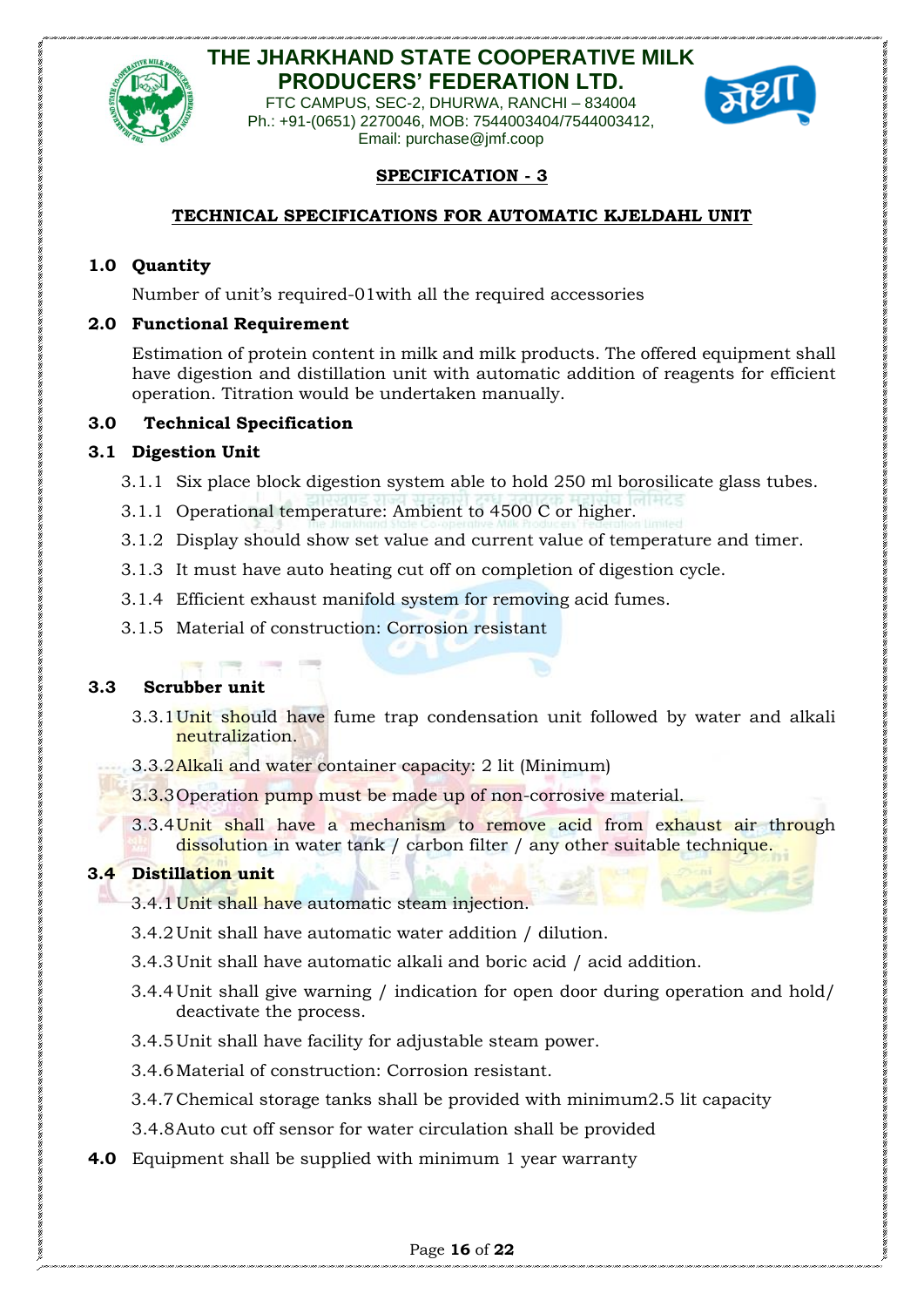

FTC CAMPUS, SEC-2, DHURWA, RANCHI – 834004 Ph.: +91-(0651) 2270046, MOB: 7544003404/7544003412, Email: purchase@jmf.coop



**5.0** Unit shall be supplied with 12 borosilicate tubes (250 ml), required accessories, water connection pipes required for installation, demonstration and routine operations for at least 300 analyses.

#### **Demonstration:**

- 6.1.1Vendor must optimize digestion and distillation method for liquid milk and dried milk samples.
- 6.1.2Vendor must provide training to end user.
- 6.1.3Vendor must provide demonstration to end user including manual titration and verify the distillation recovery of >99%.

#### **Others:**

- 7.1.1All the pre-requisite required for installation of the equipment shall be indicated by the vendor.
- 7.1.2 AMC charges for the 2nd and 3rd year shall be indicated separately.
- 7.1.3 It is the responsibility of vendor to supply a complete solution / unit for the analysis.
- 7.1.4 Vendor should be able to supply all the spares / consumable required for repair at least 8-10 years after installation.

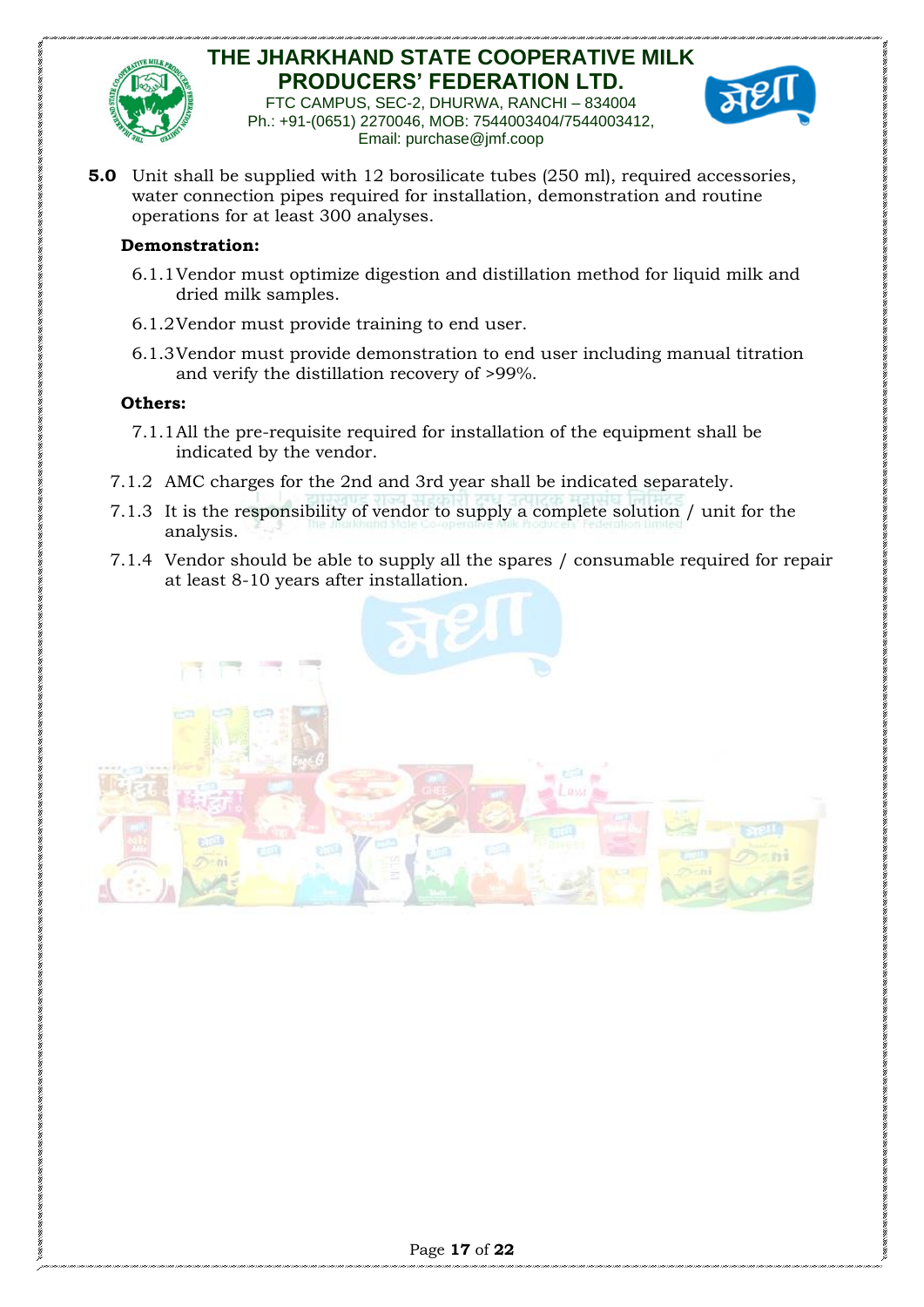

FTC CAMPUS, SEC-2, DHURWA, RANCHI – 834004 Ph.: +91-(0651) 2543062, MOB: 7544003404/7360035219, Email: purchase@jmf.coop



### **SPECIFICATION - 4**

### **TECHNICAL SPECIFICATIONS FOR MELAMINE TESTING STRIP**

- 1. Kit must be working based on Immuno-chromatographic technique.
- 2. Limit of Detection of the Kit shall be within 50 to 120  $\mu$ g/lit.
- 3. Kit must be able to detect melamine in raw and processed milk.
- 4. Vendor shall provide 650- 700 strips.
- 5. Visual interpretation of the test results shall be possible with appearance of test and control lines.
- 6. Vendor shall include additional requirements like incubator, auto-pipettes, tips or any other that is required for achieving accurate and reproducible results.
- 7. Vendor shall provide positive and negative standard to verify the working of kit.
- 8. Vendor shall provide staggered delivery in two to three shipments on mutually agreeable schedule in a period of 2 years, due to shelf life of strips.
- 9. Vendor has to conduct verification of the kit to end user before or after the purchase process.
- 10. Vendor shall provide demonstration and training to end user.

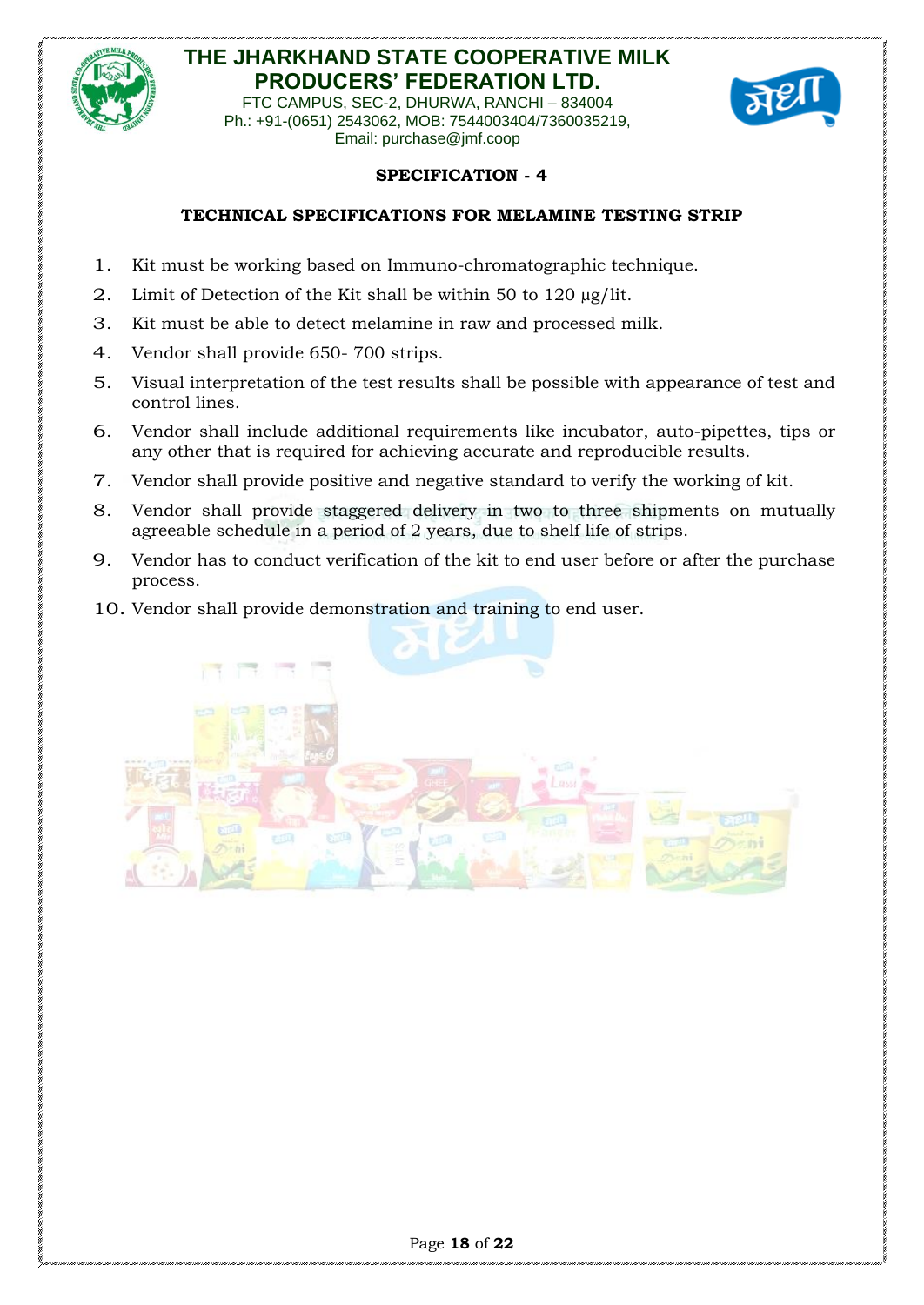



FTC CAMPUS, SEC-2, DHURWA, RANCHI – 834004 Ph.: +91-(0651) 2543062, MOB: 7544003404/7360035219, Email: purchase@jmf.coop

#### **SPECIFICATION NO-5**

#### **TECHNICAL SPECIFICATION Of ADULTERATION KIT**

| <b>Product Description</b> |               | <b>REAGENT STRIPS FOR DETECTION OF</b><br><b>ADULTERATION IN MILK</b>                                                                                                                            |
|----------------------------|---------------|--------------------------------------------------------------------------------------------------------------------------------------------------------------------------------------------------|
| Application                |               | <b>REAGENT</b><br><b>STRIPS</b><br><b>FOR</b><br><b>DETECTION</b><br>OF<br>ADULTERATION IN MILK (Maltodextrin, Glucose,<br>Sucrose, Neutralizers, Urea, and Hydrogen peroxide,<br>Starch, Salt.) |
|                            |               |                                                                                                                                                                                                  |
| $\mathbf{1}$               | Specification | 1. Maltodextrin- 0.05% (LOD)                                                                                                                                                                     |
|                            | $(LOD \%)$    | Glucose- 0.005% (LOD)<br>2.                                                                                                                                                                      |
|                            |               | 3. Sucrose- 0.05% (LOD)                                                                                                                                                                          |
|                            |               | 4. Hydrogen Peroxide- 0.005% (LOD)                                                                                                                                                               |
|                            |               | 5. Urea- 0.02% (LOD)                                                                                                                                                                             |
|                            |               | 1ल मट<br>6. Neutralizers- 0.02% (LOD)                                                                                                                                                            |
|                            |               | 7. Starch-0.01% (LOD)                                                                                                                                                                            |
|                            |               | 8. Salt- 0.05% (LOD)                                                                                                                                                                             |
|                            |               | 9. Formalin- 0.1% (LOD)                                                                                                                                                                          |
| $\overline{2}$             | Dimension L*W | 100 mm $(L)$ *5 mm $(W)$                                                                                                                                                                         |
|                            | (Strips)      | Test pad- 5mm $(L)$ * 5 mm $(W)$                                                                                                                                                                 |
| 3                          | Shelf Life    | 6 Months                                                                                                                                                                                         |
| $\overline{4}$             | Result        | Quantitative Result as per color chart                                                                                                                                                           |
|                            |               | Negative- Upto LOD                                                                                                                                                                               |
|                            |               | Positive-Color Change as per color chart                                                                                                                                                         |
|                            |               |                                                                                                                                                                                                  |
|                            |               | Note- Positive Result Shows Added adulteration in milk<br>only                                                                                                                                   |
| $\overline{5}$             | Features      | 1. Advanced                                                                                                                                                                                      |
|                            |               | 2. Easy to use                                                                                                                                                                                   |
|                            |               | 3. Rapid                                                                                                                                                                                         |
|                            |               | 4. Point of care testing                                                                                                                                                                         |
|                            |               | No Chemicals required<br>5.                                                                                                                                                                      |
|                            |               | Safe<br>6.                                                                                                                                                                                       |
| 6                          | Application   | Dairy Manufacturing Unit<br>1.                                                                                                                                                                   |
|                            |               | Quality Assurance Laboratory<br>2.                                                                                                                                                               |
|                            |               | Milk Chilling Centre<br>3.                                                                                                                                                                       |
|                            |               | Milk Pooling point<br>4.                                                                                                                                                                         |
|                            |               | Households<br>5.                                                                                                                                                                                 |
| 7                          | Packing       | 100 Strips each                                                                                                                                                                                  |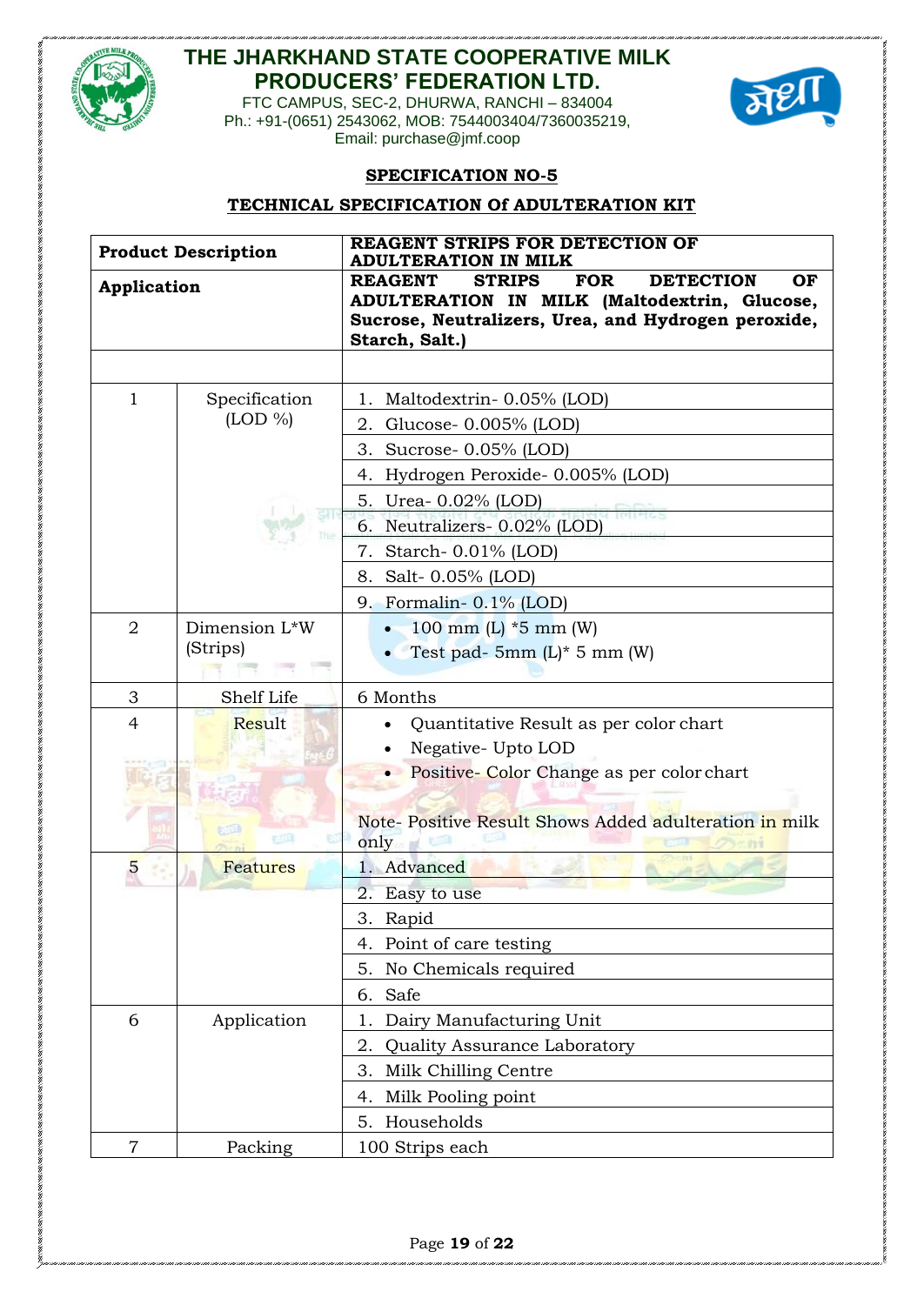



FTC CAMPUS, SEC-2, DHURWA, RANCHI – 834004 Ph.: +91-(0651) 2543062, MOB: 7544003404/7360035219, Email: purchase@jmf.coop

| <b>SPECIFICATION - 6</b><br>TECHNICAL SPECIFICATION OF MUFFLE FURNACE |                                                                 |  |
|-----------------------------------------------------------------------|-----------------------------------------------------------------|--|
| <b>Name of Equipment</b>                                              | <b>Muffle Furnace</b>                                           |  |
| Application                                                           | For analysis of ash content in milk and milk<br>product samples |  |
|                                                                       |                                                                 |  |
|                                                                       | Fournment enecifications                                        |  |

| Description<br>Sr.<br>Parameter                                                             |  |
|---------------------------------------------------------------------------------------------|--|
|                                                                                             |  |
| 200-240V, 50 Hz<br>1<br>Power supply                                                        |  |
| 300 - 850 °C or higher.                                                                     |  |
| Muffle should have microprocessor based digital temp<br>Temperature range<br>$\overline{2}$ |  |
| controller cum indicator.                                                                   |  |
| The minimum size (Width*Height*Depth) of<br>Dimensions<br>3                                 |  |
| inner chamber should be 15 * 15 * 30 cm                                                     |  |
| $±5$ °C or better.<br>Temperature control<br>4                                              |  |
| accuracy<br>राज्य सहकारी टन्ध उत्पादक महासंघ लिमिटेड                                        |  |
| Temperature uniformity<br>5<br>$\pm 5~\mathrm{^oC}$ or better. Frederation limite           |  |
| Shall be made of high-quality Nichrome/Kanthal or                                           |  |
| suitable material.                                                                          |  |
| Heating element should be wounded with high grade<br>Heating element<br>6                   |  |
| insulation material.                                                                        |  |
| It should have digital LED/LCD display to<br>Display<br>$\overline{7}$                      |  |
| show actual and set point temperature.                                                      |  |
| System should have the facility to give electronic alarm                                    |  |
| / warning in case of temperature exceeds $\pm$ 5°C from<br>Safety                           |  |
| 8<br>the set                                                                                |  |
| temperature.                                                                                |  |
| The inner chamber should be of ceramic pot or other                                         |  |
| Material<br>suitable material and outer shell<br>9                                          |  |
| of thick mild steel sheet                                                                   |  |
| The unit should work under Indian environmental                                             |  |
| conditions (Temperature, humidity). It should meet                                          |  |
| electric power requirements (230 V) and should be                                           |  |
| supplied with suitable power cable and plug                                                 |  |
| Other requirements<br>The unit should have minimum 1 year                                   |  |
| warranty from the date of installation.<br>10                                               |  |
| The firm shall submit necessary catalogues                                                  |  |
| and product data sheet along with the offer.                                                |  |
| At the time of installation, the performance of the                                         |  |
| equipment should be demonstrated as per the provided                                        |  |
| specifications or OEM catalogue, whichever is better.<br>11<br>Other                        |  |
| The accessories required for the commissioning of the                                       |  |
| equipment shall be in the scope of supplier.                                                |  |

### **DECLARATION**

I hereby certify that the information furnished above are correct to the best of my knowledge. I understand that in case any deviation is found in the above statement at any stage, the firm shall be blacklisted and will not have any dealing with JMF future.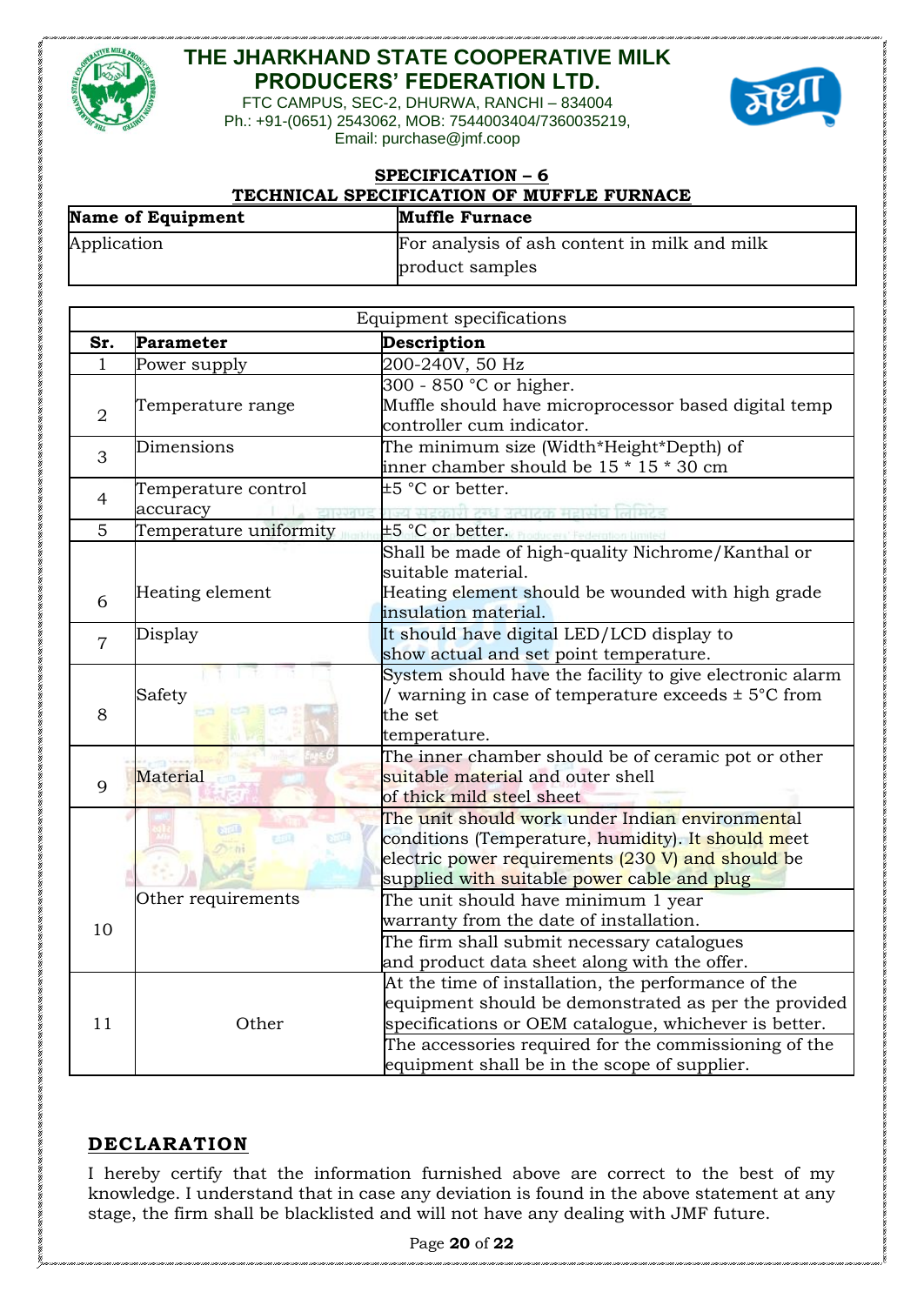

FTC CAMPUS, SEC-2, DHURWA, RANCHI – 834004 Ph.: +91-(0651) 2543062, MOB: 7544003404/7360035219, Email: purchase@jmf.coop



# **Annex-III: PRICE /COMMERCIAL BID**

**(**to be submitted in separate sealed envelope**)** 

| Ref. No.       |                |    |                              |                             |              |        |            |             |                 | Date:     | /202      |         |
|----------------|----------------|----|------------------------------|-----------------------------|--------------|--------|------------|-------------|-----------------|-----------|-----------|---------|
|                | $\overline{2}$ | 3  |                              |                             | 4            |        |            |             | $5\overline{)}$ | 6         | 7         | 8       |
|                |                |    | Unit Price                   |                             |              |        |            |             |                 |           |           |         |
|                |                |    | [a]                          | ſЫ                          | c            | [d]    | [e]        | [f]         | नेमिटेड         | Total     |           |         |
|                |                |    | Ex-                          | Inland                      | After        | Traini | <b>GST</b> | GST on      |                 | Price     |           |         |
|                |                |    | factory                      | transp.,                    | Sales        | ng     | on         | after       | Total Unit      | item for  | Name of   |         |
| S1.            | Particul       | Qt | price                        | insurance,                  | Service/     |        | suppl      | sales/      | Price           | evaluatio | Manufactu | Remarks |
| No.            | ars            | y  |                              | & other                     | AMC $(2)$    |        | y          | services/   | $[a+b+c+d+e+f]$ | n         | rer/Brand |         |
|                |                |    |                              | local costs                 | Years)       |        |            | AMC         |                 | purpose   | offered   |         |
|                |                |    |                              | incidental                  | Post         |        |            | charges     |                 | [3x5]     |           |         |
|                |                |    |                              | to delivery                 | Warranty     |        |            |             |                 |           |           |         |
|                |                |    |                              | <b>Control Company</b>      | $\star$<br>× |        |            |             |                 |           |           |         |
|                |                |    |                              |                             |              |        |            |             |                 |           |           |         |
| $\overline{2}$ |                |    |                              | and the control of the con- |              |        |            |             |                 |           |           |         |
| 3              |                |    |                              |                             |              |        |            |             |                 |           |           |         |
| 4              |                |    |                              |                             |              |        |            |             |                 |           |           |         |
| 5              |                |    | $400 - 400$<br><b>Carlos</b> |                             |              |        |            | $m_{\rm H}$ |                 |           |           |         |
| 6              |                |    |                              |                             |              |        |            |             |                 |           |           |         |
| 7              |                |    |                              |                             |              |        |            |             |                 |           |           |         |
| 8              |                |    |                              | <b>STELL</b>                |              |        |            |             |                 |           |           |         |
|                |                |    |                              |                             |              |        |            |             | <b>RAILWAY</b>  | 32.131    |           |         |

 $\Box$  (In Words) Rupees  $\Box$  . The state of the state of the state of the state of the state of the state of the state of the state of the state of the state of the state of the state of the state of the state of the state

Warrantee/Guarantee: The Bidder should warrant that the goods supplied are new, unused, of the most recent or current models. The Bidder further warrants that the Goods supplied under this Contract shall have no defect arising from design, materials, or workmanship.

\* The **Warrantee/ Guarantee is for \_\_\_\_\_\_\_\_ months** after the Goods have been delivered at site, installed and accepted by the Purchaser.

**NOTE**: AMC charges for the 2nd and 3rd year shall be indicated separately.

Yours faithfully,

Signature & Stamp of the Supplier/ Bidder

Page **21** of **22**